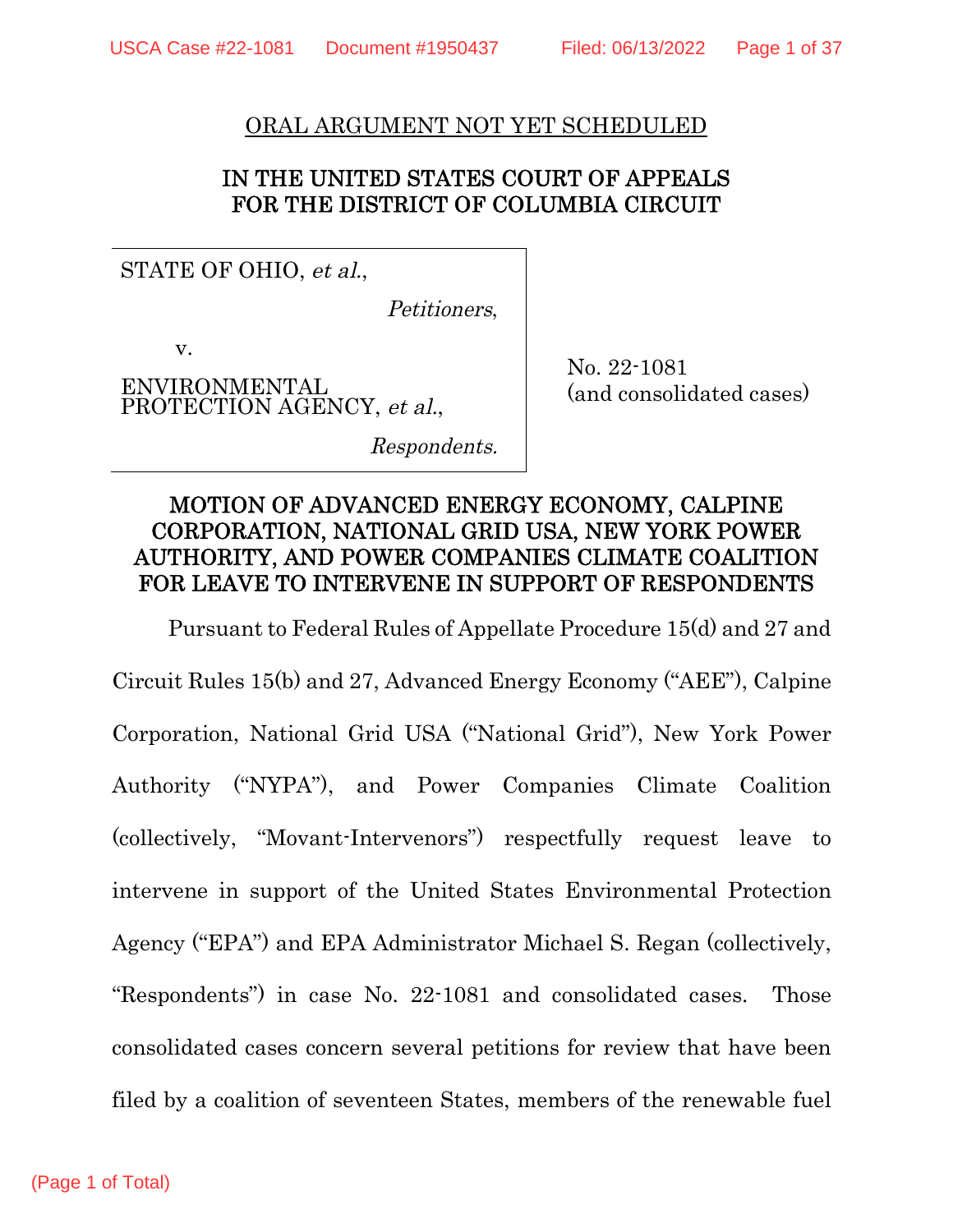industry, and state soybean associations (collectively, "Petitioners"), challenging the final action of Respondents entitled "California State Motor Vehicle Pollution Control Standards; Advanced Clean Car Program; Reconsideration of a Previous Withdrawal of a Waiver of Preemption; Notice of Decision," 87 Fed. Reg. 14,332 (Mar. 14, 2022) (the "State Waiver Reconsideration").

Counsel for Movant-Intervenors consulted with counsel for Petitioners and Respondents, requesting that they respond with their position on Movant-Intervenors' proposed motion by an appointed time. American Fuel and Petrochemical Manufacturers, Domestic Energy Producers Alliance, Energy Marketers of America, and National Association of Convenience Stores takes no position on this motion. Respondents and all other Petitioners did not respond before the designated time.

#### INTRODUCTION

The transportation sector is the largest source of greenhouse gas ("GHG") emissions in the United States and, as a consequence, one of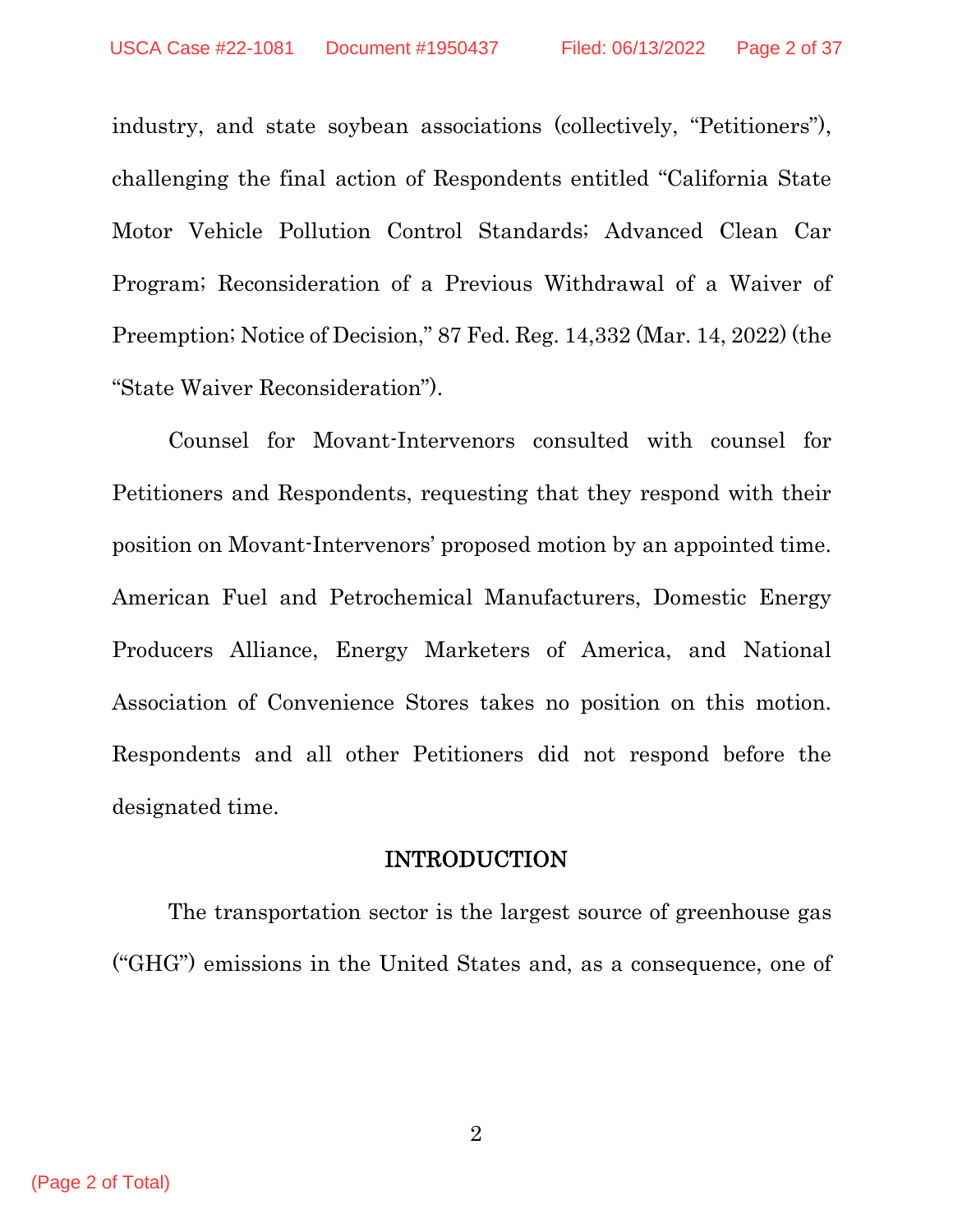the largest contributors to global climate change.[1](#page-20-0) Electrification of the transportation sector is therefore critical to lowering GHG emissions and preventing the worst effects of climate change. Yet, electrification of the vehicle fleet is expected to significantly increase consumer demand for electricity in coming decades. Movant-Intervenors and their members are investing billions in the clean electricity-generating resources, vehicle-charging infrastructure, and grid improvements needed to meet that demand, while maintaining reliability of the electricity grid and keeping costs affordable for consumers. These investments are based upon the well-founded expectation that California and other states will continue enforcing standards that demand technological innovation and promote the adoption of electric vehicles, regardless of policy changes at the federal level.

Since its inception, the modern Clean Air Act ("the Act") was designed to be "technology-forcing," Union Elec. Co. v. EPA, 427 U.S. 246, 257 (1976); Train v. NRDC, 421 U.S. 60, 90 (1975). In particular, the 1970 amendments were "expressly designed to force regulated

 $\overline{a}$ <sup>1</sup> See Fast Facts on Transportation Greenhouse Gas Emissions, U.S. EPA, https://www.epa.gov/greenvehicles/fast-facts-transportationgreenhouse-gas-emissions (last visited June 13, 2022).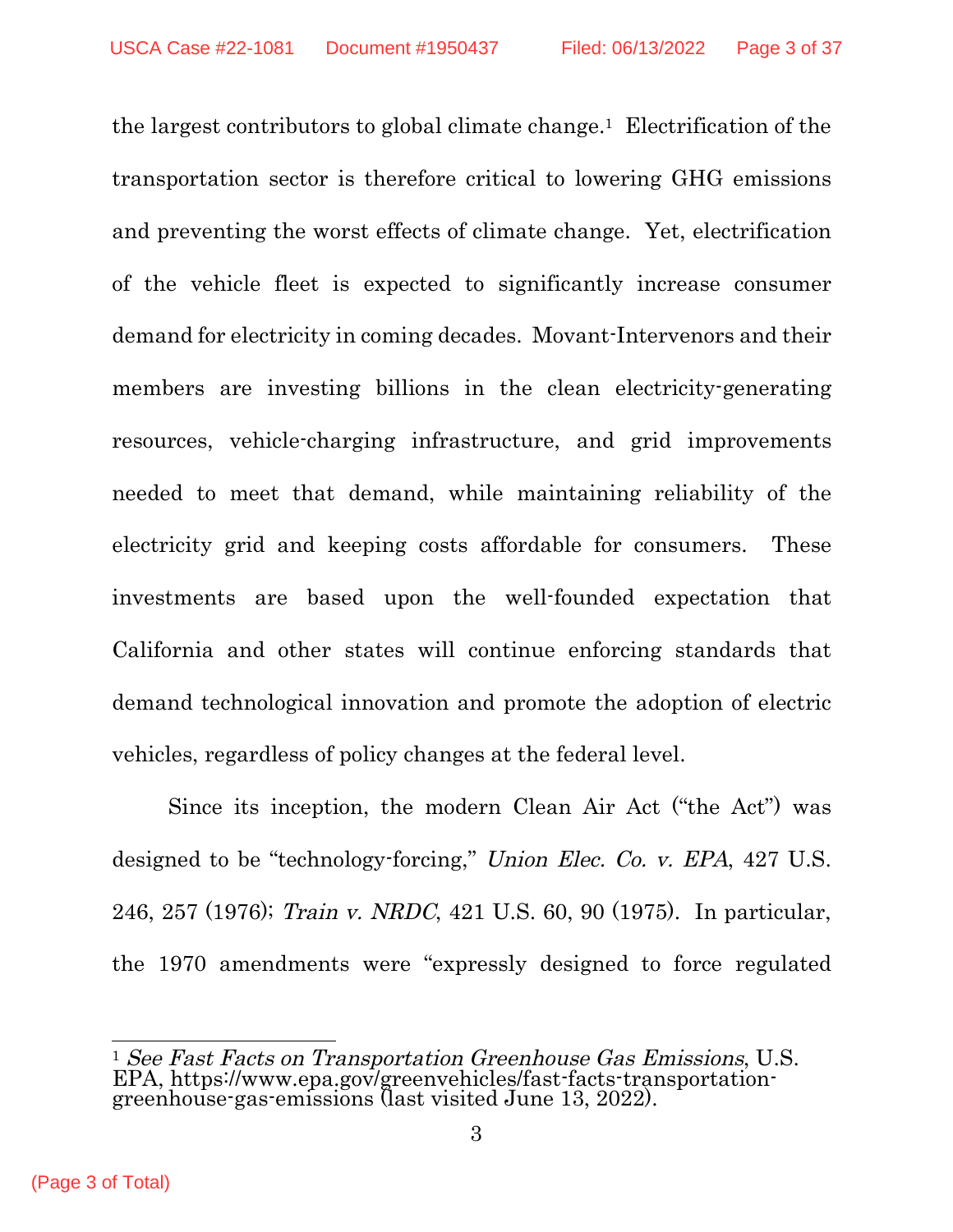sources to develop pollution control devices that might at the time appear to be economically or technologically infeasible." Whitman v. Am. Trucking Ass'ns, Inc., 531 U.S. 457, 491 (2001) (Breyer, J., concurring) (citation omitted). Though some opponents of the 1970 amendments argued the emissions standards would harm industry, 1 Leg. Hist. 238, 240 (statements of Sen. Griffin), the Act has instead propelled the development of key cost-saving technologies, such as the catalytic converter, which "helped achieve substantial reductions without the economic catastrophe that some had feared." Whitman, 531 U.S. at 492 (Breyer, J., concurring).

Congress's technology-forcing vision is illustrated by the Act's reliance "on the California experience to fashion and to improve the national efforts at emissions control." Motor & Equip. Mfrs. Ass'n, Inc. v. E.P.A., 627 F.2d 1095, 1110 (D.C. Cir. 1979). California began taking statewide efforts to control vehicle emissions as early as 1958, before the federal government and other states, which were relative "Johnniescome-lately to the field . . . ." Id. at 1109. Section 209(b) of the Act explicitly seeks to take advantage of this experience by allowing California to set independent emissions standards, so long as those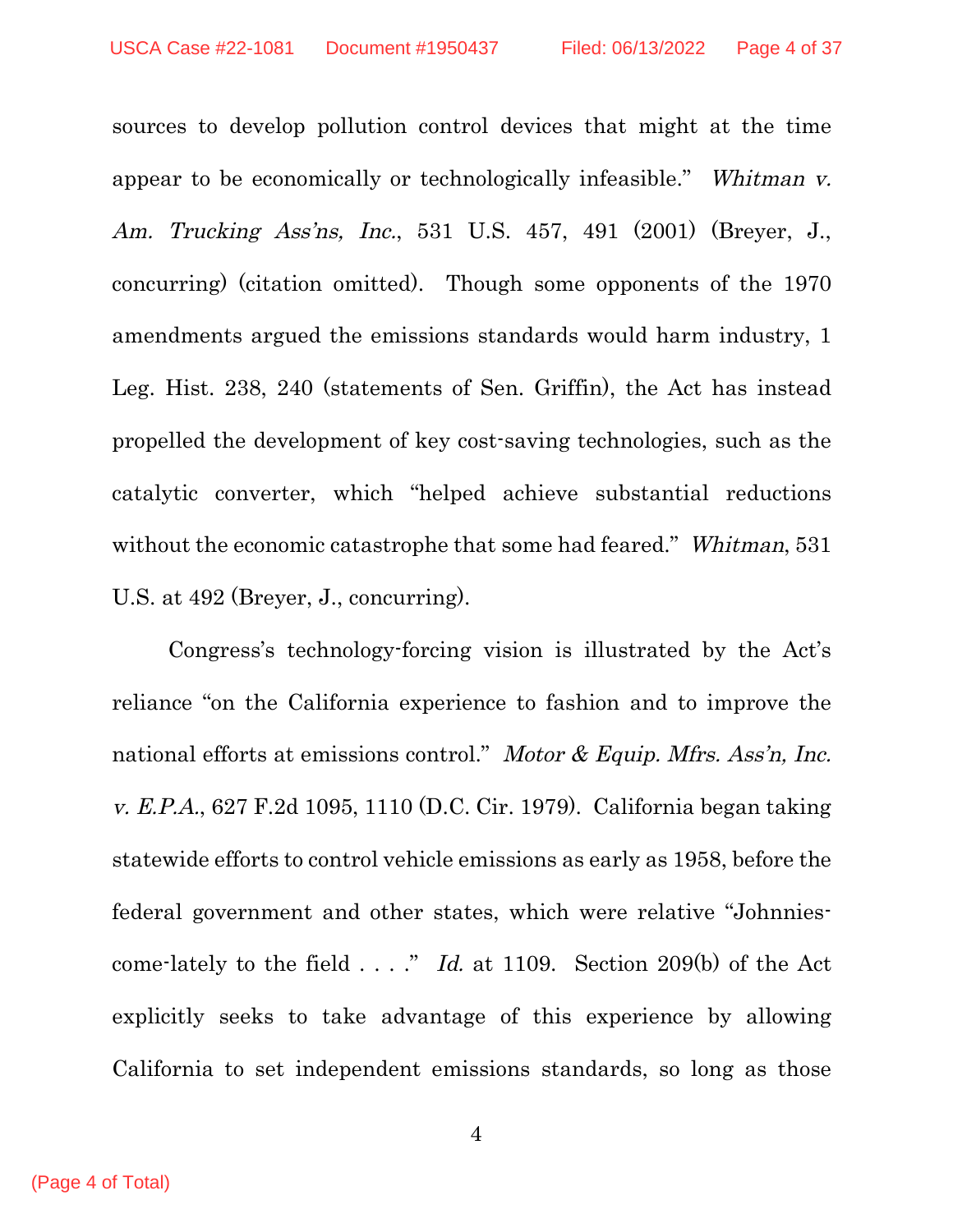"standard will be, in the aggregate, at least as protective of public health and welfare as applicable federal standards." 42 U.S. Code § 7543(b) (the "State Waiver"). By enacting Section 209, "Congress consciously chose to permit California to blaze its own trail with a minimum of federal oversight." Ford Motor Co. v. EPA,  $606$  F.2d 1293, 1297 (D.C. Cir. 1979). In 1977, Congress expanded the scope of this State Waiver authority by adding Section 177 to the Act, which permitted other states to "adopt and enforce" standards that are identical to those implemented by California. 42 U.S.C. § 7507 (the "Section 177 States"). The 1977 amendments to Section 209 were expressly intended "to ratify and strengthen" the waiver provision and to "afford California the broadest possible discretion" to design and implement its own standards. H.R. REP. 95–294, 301–02, 1977 U.S.C.C.A.N. 1077, 1380–81.

GHGs are among the air pollutants California and the Section 177 States are empowered to regulate,<sup>[2](#page-20-0)</sup> and California's zero-emission vehicle mandate (and later its GHG standards) have been covered by a

 $\overline{a}$ 

(Page 5 of Total)

<sup>&</sup>lt;sup>2</sup> See Endangerment and Cause or Contribute Findings for Greenhouse Gases Under Section 202(a) of the Clean Air Act, 74 Fed. Reg. 66,496, 66,516 (Dec. 15, 2009).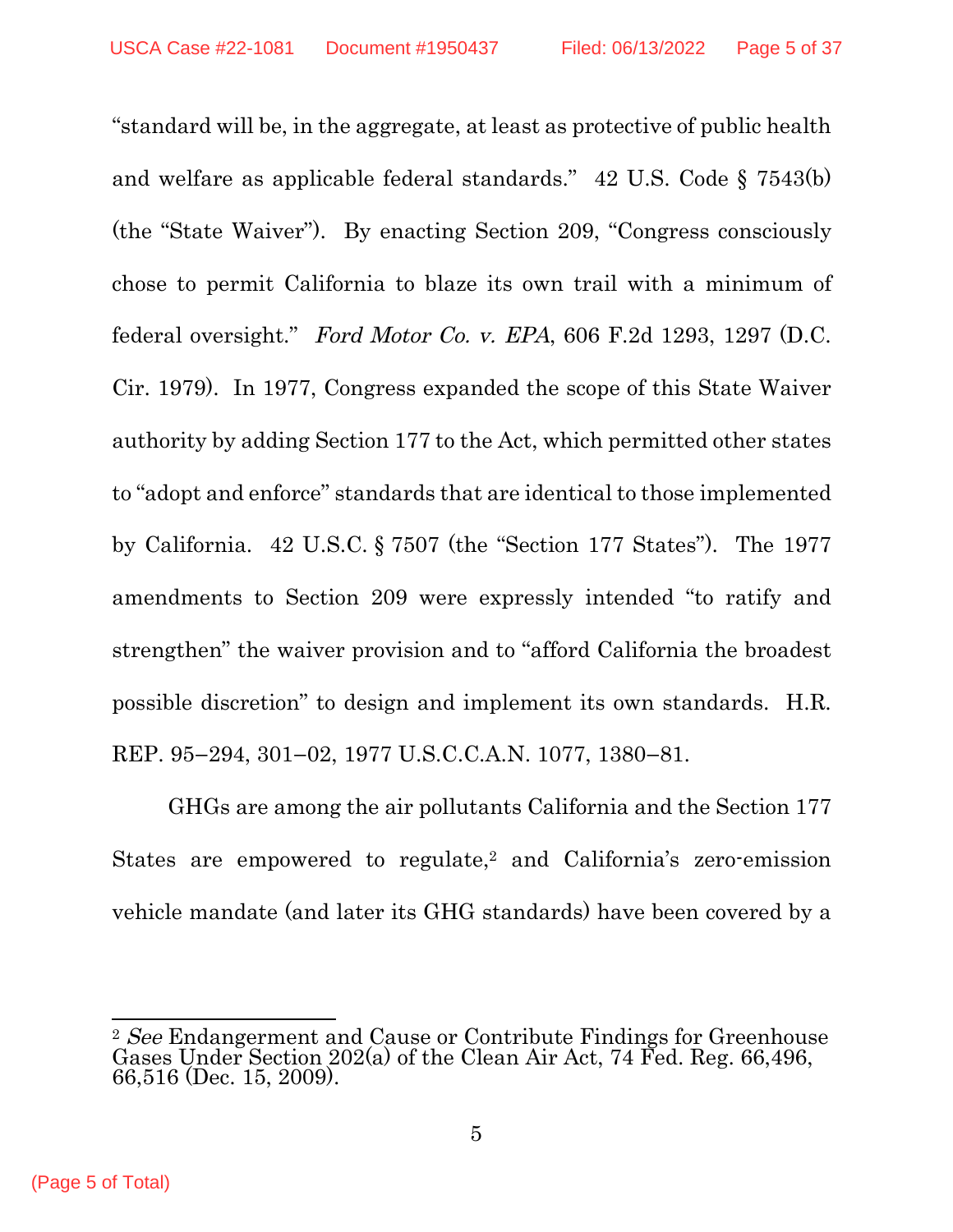State Waiver since 1993.[3](#page-20-0) This statutory regime—deploying minimum national requirements set by EPA, coupled with a California-led backstop that demands ever-improving emissions performance and technological innovation within California and the Section 177 States creates the regulatory certainty necessary for Movant-Intervenors to make substantial investments in the technology and innovation needed to electrify the light-duty vehicle fleet and ensure an accessible, affordable, clean, and reliable supply of fuel for that fleet.

Exemplifying California's key role in the Act's technology-forcing structure, in the early years of the Obama Administration, California worked with the EPA and National Highway Traffic Safety Administration ("NHTSA") to establish the first set of nationally applicable GHG standards for light-duty vehicles.[4](#page-20-0) These standards demanded both fuel-economy increases and GHG emissions reductions through model year 2016.[5](#page-20-0) A key facet in this hallmark achievement

 $\overline{a}$ <sup>3</sup> See, e.g., California State Motor Vehicle Pollution Control Standards; Waiver of Federal Preemption, 58 Fed. Reg. 4,166 (Jan. 13, 1993).

<sup>4</sup> Light-Duty Vehicle Greenhouse Gas Emission Standards and Corporate Average Fuel Economy Standards, 75 Fed. Reg. 25,324 (May 7, 2010).

 $5$  Id.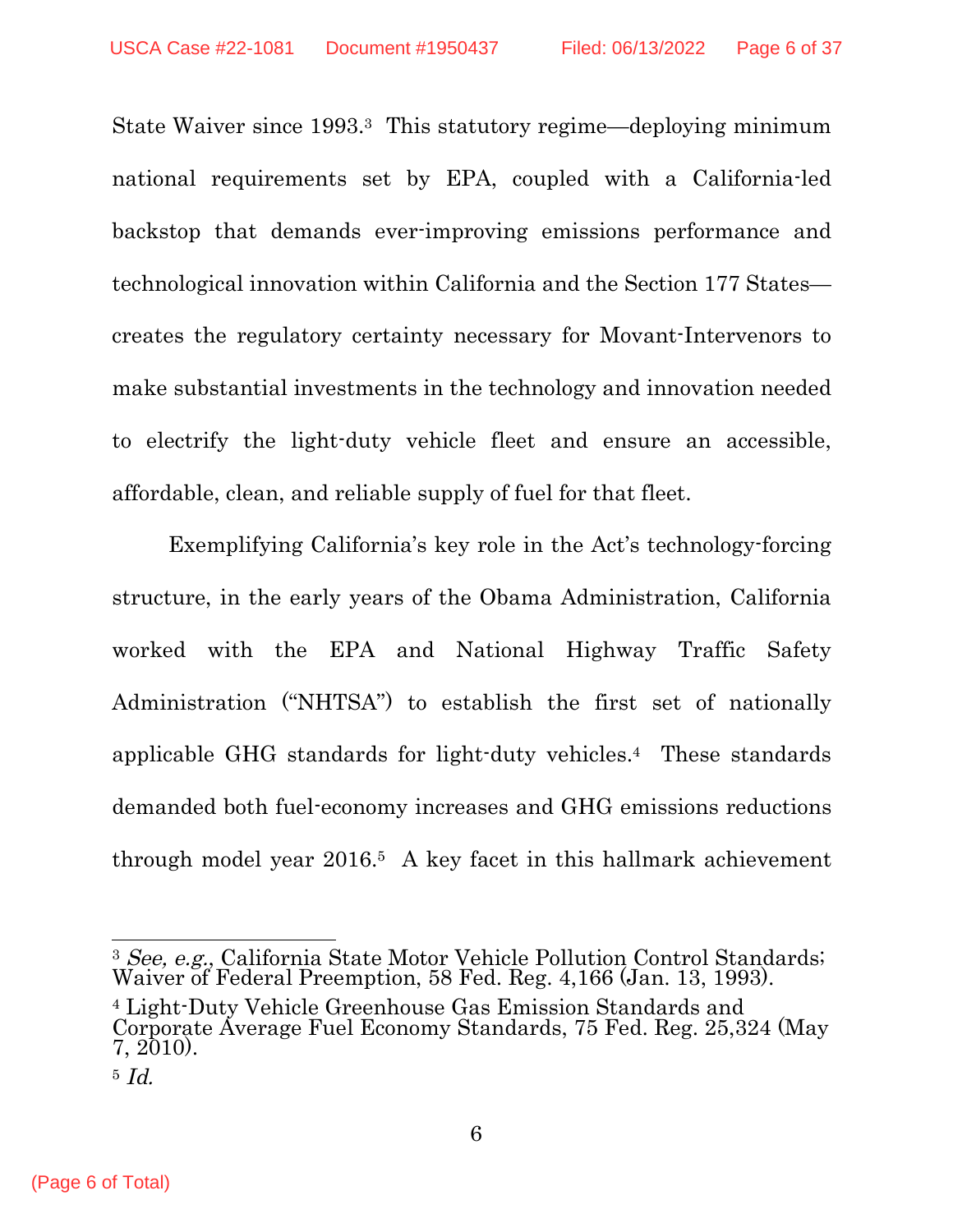was California's agreement to treat compliance with the joint federal standards as compliance with California and the Section 177 States' standards.[6](#page-20-0) In 2012, EPA and NHTSA increased their ambition and demanded a 50 percent reduction in GHG emissions from new light-duty vehicles by 2025.[7](#page-20-0) This increase was again supported by California, which continued to accept compliance with federal standards as compliance with its own standards.

The federal government has not, however, demonstrated an unwavering commitment to the objective of reducing emissions from new light-duty vehicles. Over the course of three administrations, the federal government has careened from the stringent, technology-forcing standards California helped shape;<sup>[8](#page-20-0)</sup> to a finding that those very standards were not appropriate, were based on "outdated information,"

 $\overline{a}$ <sup>6</sup> See, e.g., Letter from Mary D. Nichols, Chairman, Cal. Air Resources Board, to Lisa Jackson, Adm'r, EPA, and Ray LaHood, Sec'y, U.S. Dep't. of Transp. (May 18, 2009) https://www.epa.gov/sites/default/files/2016- 10/documents/air-resources-board.pdf.

<sup>7</sup> 2017 and Later Model Year Light-Duty Vehicle Greenhouse Gas Emissions and Corporate Average Fuel Economy Standards, 77 Fed. Reg. 62,624 (Oct. 15, 2012).

 $8$  Id.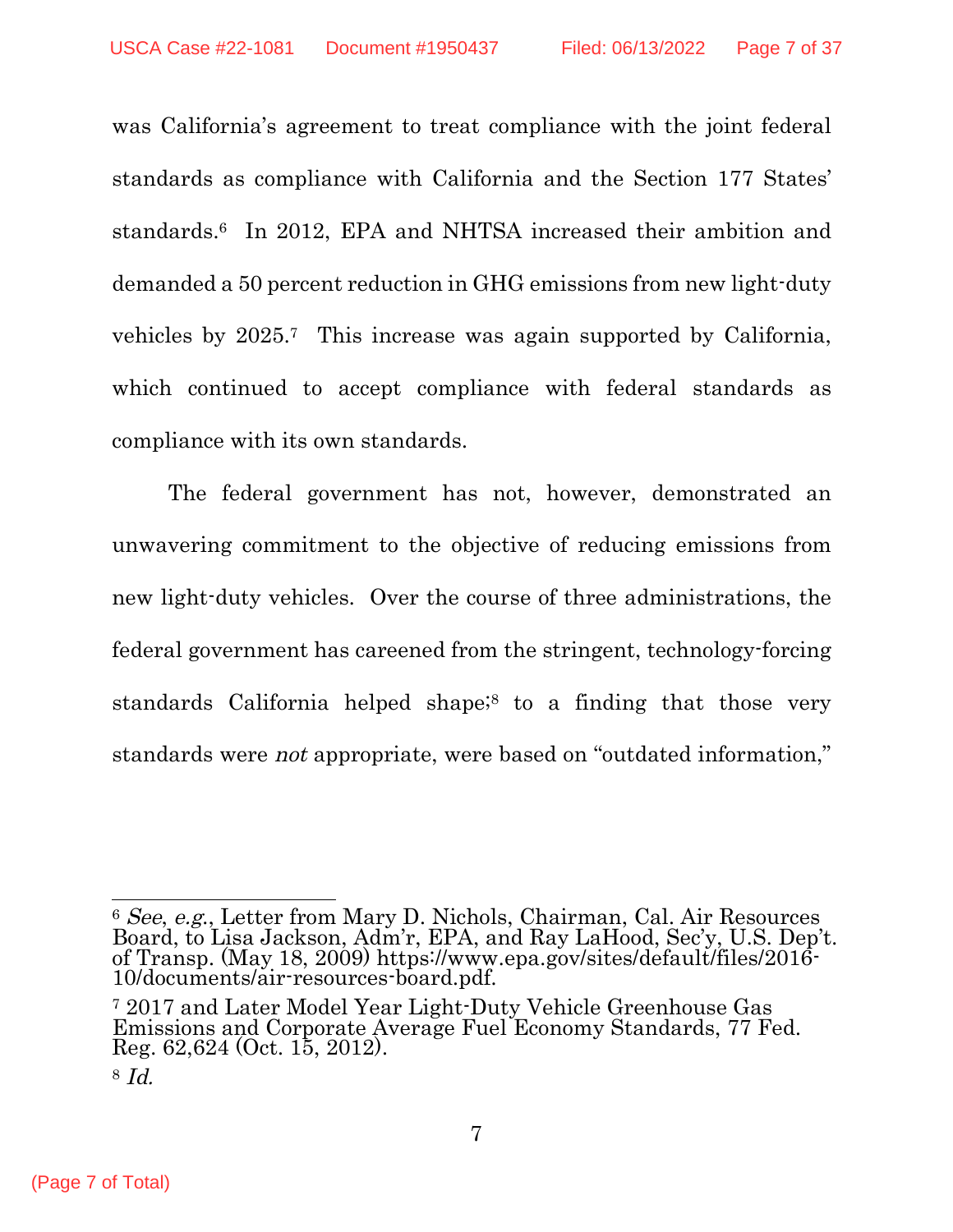and "too stringent;"[9](#page-20-0) to a further weakening of EPA's and NHTSA's standards<sup>;[10](#page-20-0)</sup> and now back to a more technology-forcing posture.<sup>[11](#page-20-0)</sup>

In the face of this federal instability, California and the Section 177 States have remained committed to lower-emitting transportation technologies. After much debate during prior administrations, on January 9, 2013, EPA finally granted California's request for a State Waiver to enforce its Advanced Clean Car program regulations for model years 2015 through 2025 (the "ACC Waiver").[12](#page-20-0) That program combines vehicle GHG emissions standards for manufacturers selling new motor vehicles in California, with a zero-emission vehicle standard that requires a certain number or percentage of vehicles sold or delivered in

 $\overline{a}$ <sup>9</sup> Mid-Term Evaluation of Greenhouse Gas Emissions Standards for Model Year 2022–2025 Light-Duty Vehicles, 83 Fed. Reg. 16,077 (Apr. 13, 2018) (withdrawing previous final determination).

<sup>10</sup> The Safer Affordable Fuel-Efficient (SAFE) Vehicles Rule for Model Years 2021–2026 Passenger Cars and Light Trucks, 83 Fed. Reg. 42,986 (Aug. 24, 2018); The Safer Affordable Fuel-Efficient (SAFE) Vehicles Rule for Model Years 2021–2026 Passenger Cars and Light Trucks, 85 Fed. Reg. 24,174 (Apr. 30, 2020).

<sup>&</sup>lt;sup>11</sup> Revised 2023 and Later Model Year Light-Duty Vehicle Greenhouse Gas Emissions Standards, 86 Fed. Reg. 74,434 (Dec. 30, 2021).

<sup>12</sup> California State Motor Vehicle Pollution Control Standards; Notice of Decision Granting a Waiver of Clean Air Act Preemption for California's Advanced Clean Car Program and a Within the Scope Confirmation for California's Zero Emission Vehicle Amendments for 2017 and Earlier Model Years, 78 Fed. Reg. 2,112 (January 9, 2013).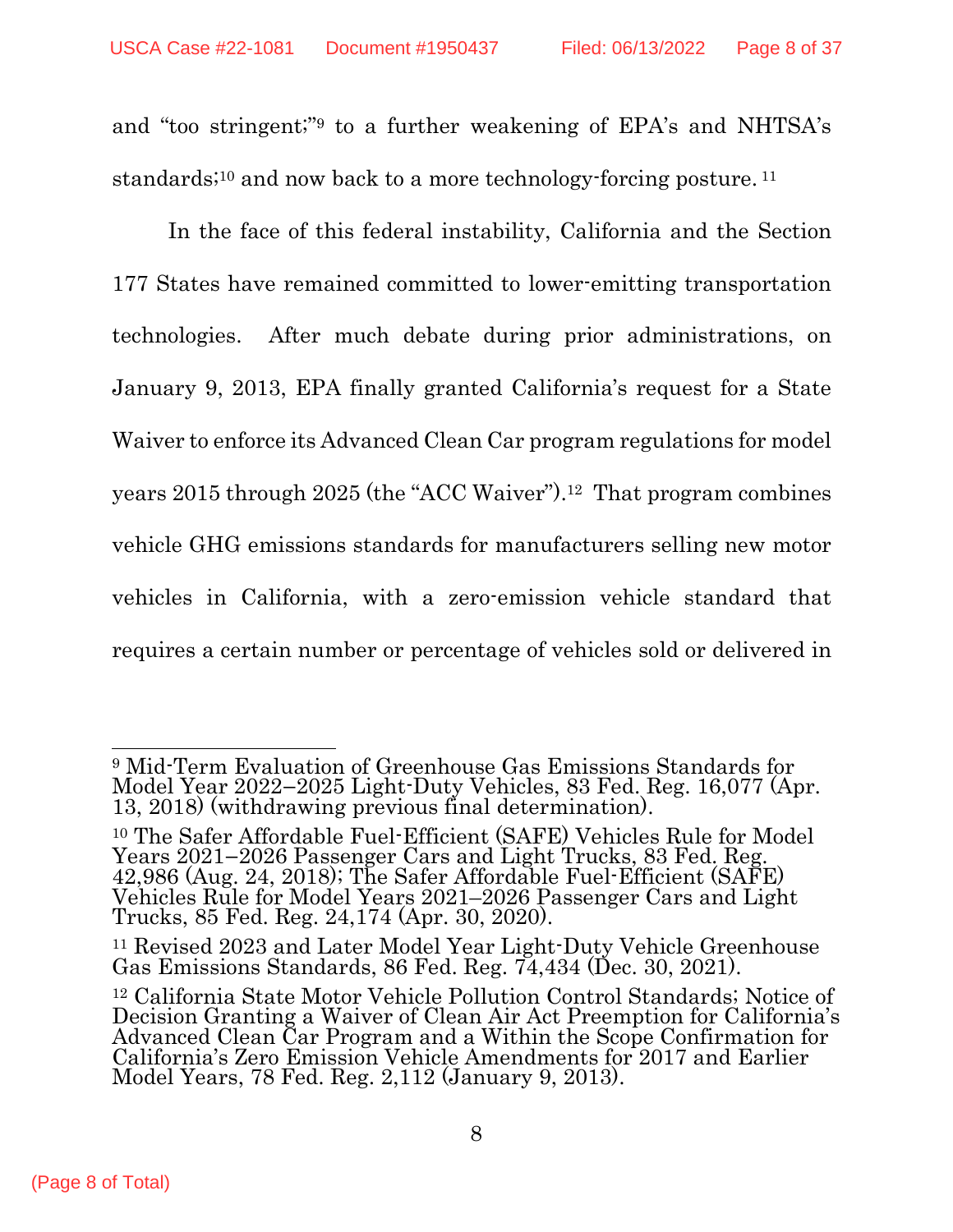California to emit zero exhaust emissions.[13](#page-20-0) "These two requirements are designed to control smog- and soot-causing pollutants and GHG emissions in a single coordinated package of requirements for passenger cars, light-duty trucks, and medium-duty passenger vehicles . . . ."[14](#page-20-0) Between 2013 and 2019, 12 other States adopted one or both of California's standards as their own.[15](#page-20-0)

Then, in the last administration, EPA and NHTSA proposed to withdraw the ACC Waiver—nearly six years after it was granted—as part of a comprehensive proposal that would also deem all state GHG emission and zero-emission vehicle standards to be preempted, and weaken EPA's and NHTSA's respective GHG and fuel economy standards.[16](#page-20-0) In response to that proposal, California began forging agreements with some of the world's largest automakers—which have moved to intervene in support of EPA in these cases<sup>[17](#page-20-0)</sup>—to continue

 $13 \text{ Id}$ .

<sup>14</sup> State Waiver Reconsideration, 87 Fed. Reg. 14,332 (Mar. 14, 2022).  $15$  *Id.* 

<sup>16</sup> The Safer Affordable Fuel-Efficient (SAFE) Vehicles Rule for Model Years 2021–2026 Passenger Cars and Light Trucks, 83 Fed. Reg. 42,986 (August 24, 2018).

<sup>&</sup>lt;sup>17</sup> See Motion of Ford Motor Company, Volkswagen Group of America, Inc., BMW of North America, LLC, American Honda Motor Co., Inc.,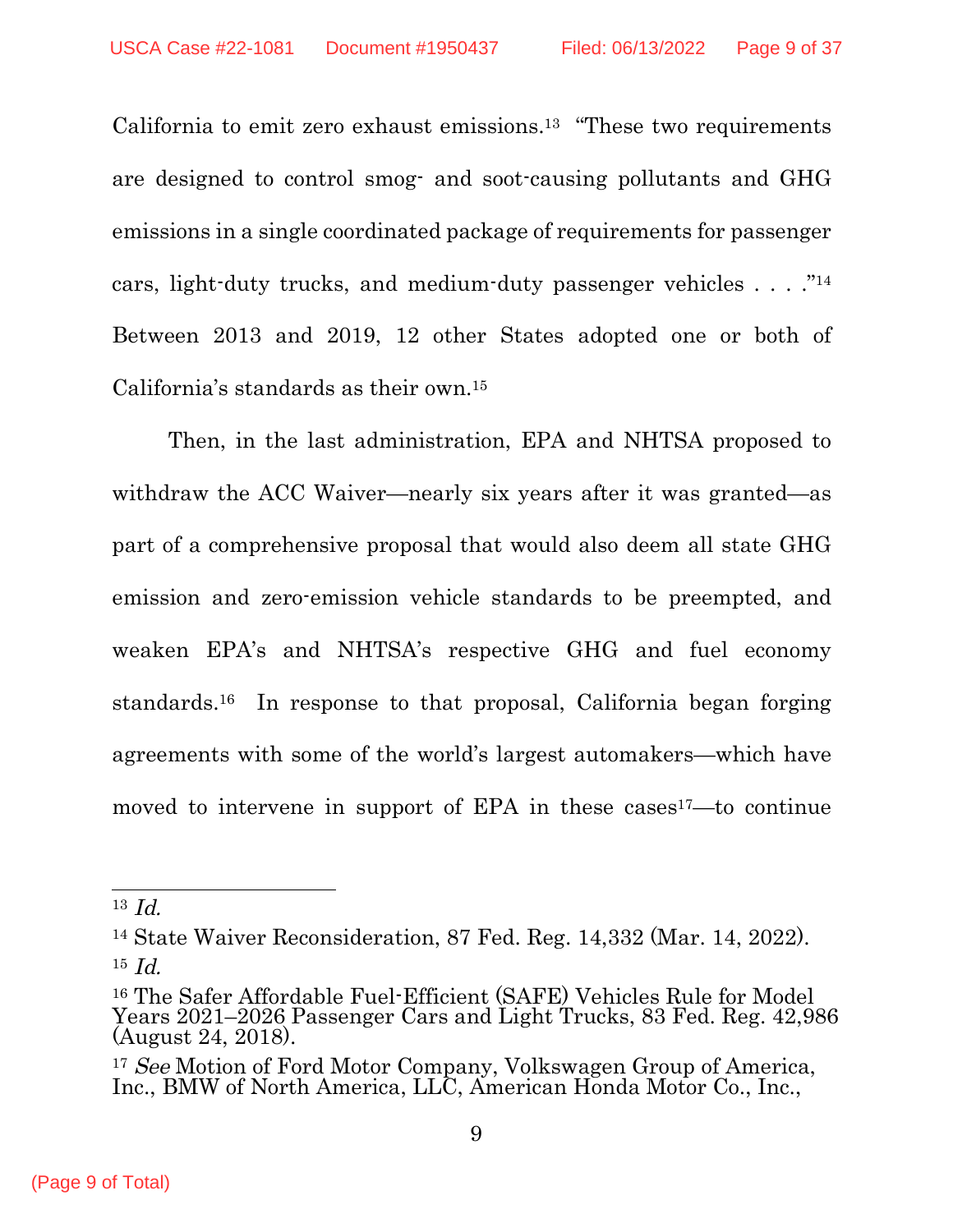implementing technology-forcing GHG emissions improvements through model year 2026, regardless of the federal government's actions.[18](#page-20-0) EPA and NHTSA subsequently finalized their respective withdrawal of the ACC Waiver and regulatory declaration of preemption in the "The Safer Affordable Fuel-Efficient (SAFE) Vehicles Rule Part One: One National Program," otherwise known as the "SAFE 1" Rule.[19](#page-20-0) Movant-Intervenors challenged that decision in both this court and the Federal District Court in D.C.[20](#page-20-0)

Following the change of administrations in early 2021, EPA has again changed course on the ACC Waiver. On his first day in office, President Joseph R. Biden, Jr. issued an executive order, directing, among other things, EPA and NHTSA to reconsider the SAFE 1 Rule and their respective decisions to withdraw the ACC Waiver and declare

<sup>18</sup> See Coral Davenport and Hiroko Tabuchi, 4 Car Companies Defy Trump E.P.A., N.Y. TIMES, July 26, 2019, at A1; see also Framework Agreements on Clean Cars, CALIFORNIA AIR RESOURCES BOARD, https://ww2.arb.ca.gov/resources/documents/framework-agreementsclean-cars (last visited June 13, 2022).

 $\overline{a}$ and Volvo Car USA LLC to Intervene in Support of Respondents, Doc. # 1949658.

<sup>19</sup> The Safer Affordable Fuel-Efficient (SAFE) Vehicles Rule Part One: One National Program, 84 Fed. Reg. 51,310 (Sept. 27, 2019).

<sup>20</sup> See infra at notes 34 and 36.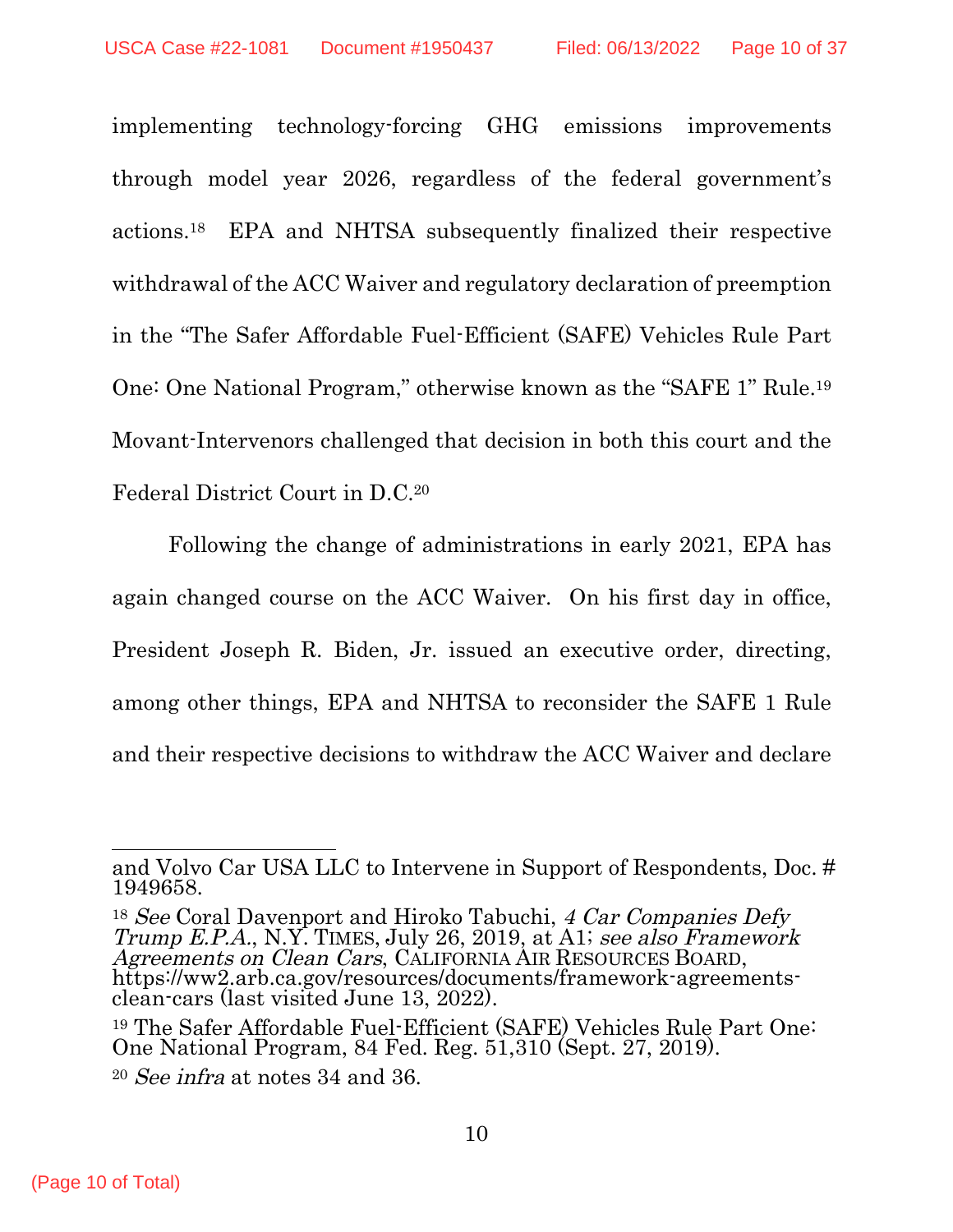all state GHG and zero-emission vehicle standards to be preempted.[21](#page-20-0)

Now, in the rulemaking at issue here, EPA has acted to respect the structure of the Act and restore California's and the Section 177 States' authority to implement their own GHG emissions and zero-emission vehicle standards. In this lawsuit, Petitioners are poised to challenge not only the appropriateness of EPA's State Waiver Reconsideration, but the very statutory and constitutional authority of EPA to grant California a State Waiver. Contrary to the clear language of the Act and decades of regulatory practice, the Ohio coalition claims "any waiver granted to California" is "repugnant to the constitution" and "void."[22](#page-20-0) Similarly, other Petitioners variously claim that "[no] statutory authority EPA points to provides clear authorization for its radical delegation of regulatory power to California";[23](#page-20-0) that "EPA's decision

<sup>22</sup> State of Ohio et al., Comment Letter on Notice to Reconsider Withdrawal of the Waiver of Preemption for California's Zero Emission Vehicle (ZEV) Mandate and GHG Emission Standards, EPA-HQ-OAR-2021-0257-0124 (July 6, 2021), at 1 (emphasis added), https://www.regulations.gov/comment/EPA-HQ-OAR-2021-0257-0124 (last visited June 13, 2022).

 $\overline{a}$  $^{21}$  See Exec. Order. No. 13,990 §§ 2(a)(ii), 2(d), 86 Fed. Reg. 7,037 (Jan. 25, 2021).

<sup>&</sup>lt;sup>23</sup> Petition for Review, *Clean Fuels Development Coalition, et al., v.*  $EPA$ , et al., No. 22-1085 (D.C. Cir. petition docketed May 13, 2022), Doc. # 1947066.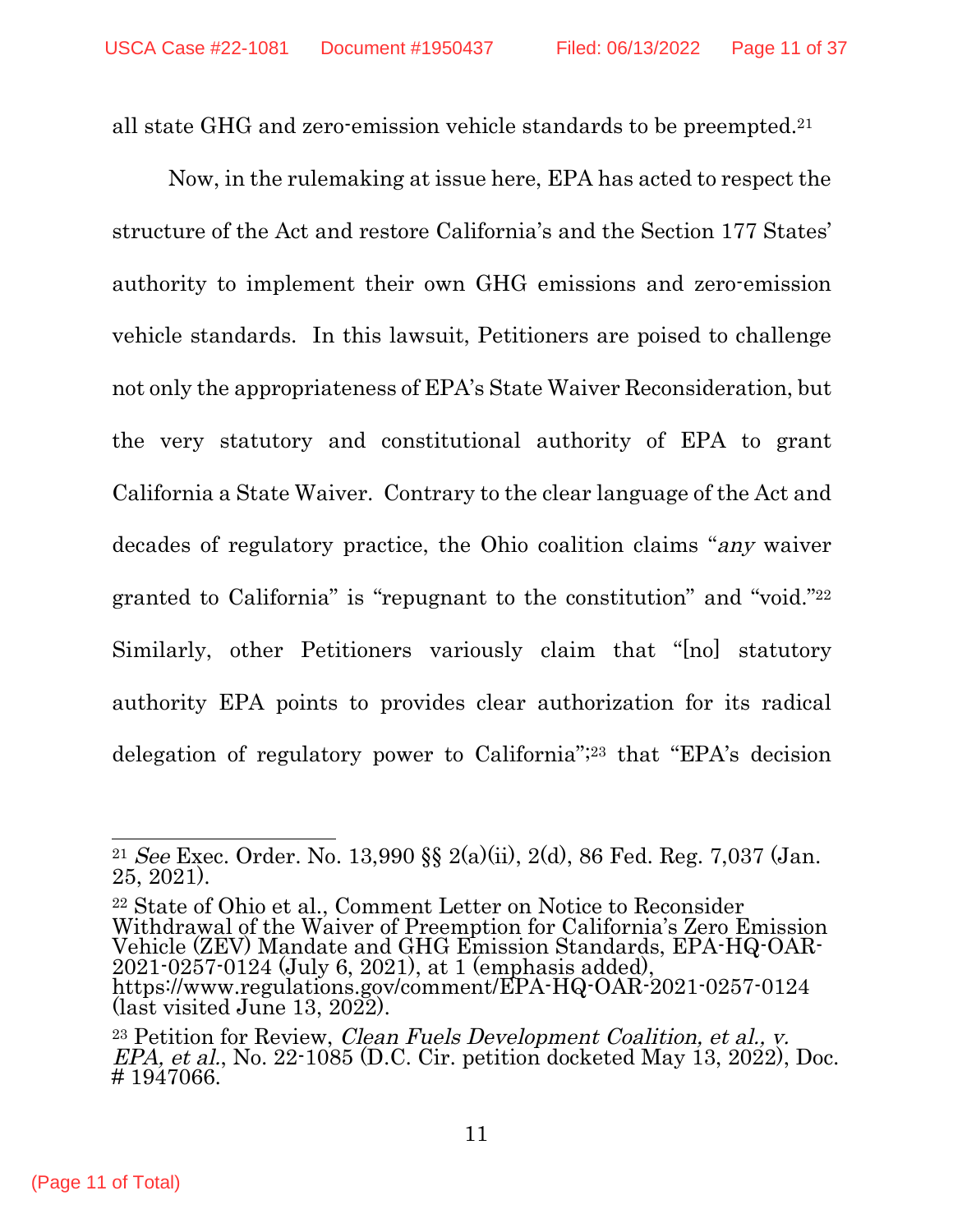runs afoul of the constitutional doctrine of equal sovereignty";[24](#page-20-0) and that "the final decision exceeds EPA's authority by favoring one technology through allowing states to favor one technology—electric vehicles, over others  $\dots$  ."<sup>[25](#page-20-0)</sup> Such assertions go to the heart of the Act's regulatory structure, threatening the well-founded reliance interests of Movant-Intervenors.

Over the past half century, California and the Section 177 States have been authorized by Congress to require more emissions reductions from the vehicle fleet than required by federal standards. Those reductions have supported efforts in such states to achieve the national ambient air quality standards and, more recently, address the threat posed by climate change. If upheld, Petitioners' assertions would bar California and the Section 177 States from enforcing the technologyforcing standards that have spurred Movant-Intervenors' investments in the technology and infrastructure needed to deploy and fuel an increasingly electrified vehicle fleet. Accordingly, rooted in their long-

 $^{24}$   $Id.$ 

<sup>25</sup> Petition for Review, The State Soybean Association of the State of Iowa, et al., v. EPA, et al., No. 22-1083 (D.C. Cir. petition docketed May 13, 2022), Doc. # 1947289.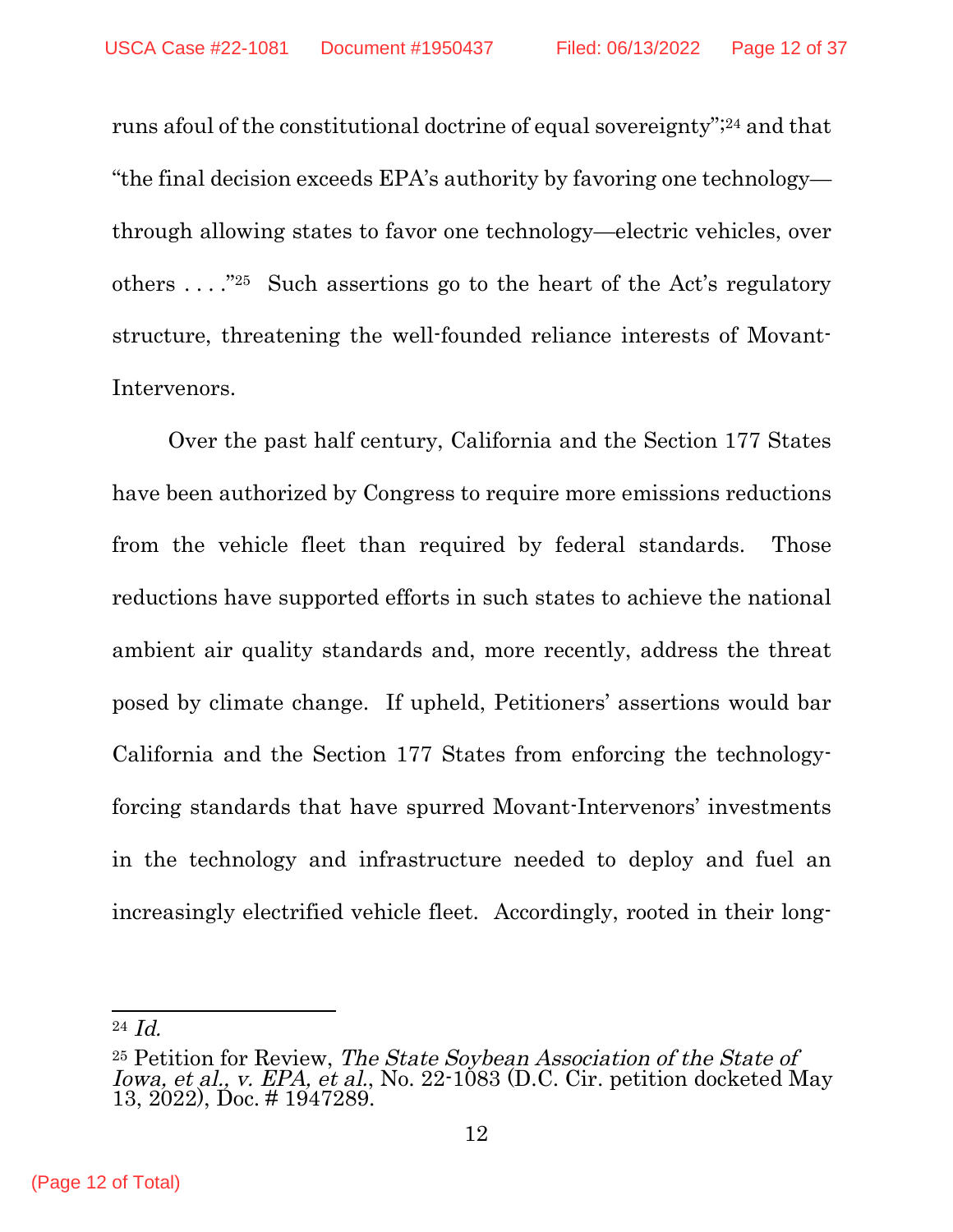term investment expectations, Movant-Intervenors have a unique perspective from which to contest Petitioners' arguments and defend EPA's State Waiver Reconsideration.

#### INTEREST OF MOVANT-INTERVENORS

Movant-Intervenors consist of a not-for-profit business association, whose membership includes some of the nation's largest technology companies, renewable energy producers, and electric vehicle manufacturers,[26](#page-20-0) as well as a coalition of the largest and the tenth largest municipal electric utilities, the nation's largest state power authority, and other major producers and suppliers of electricity, all committed to building out the clean electricity-generation, charging infrastructure and grid improvements that will be needed to fuel an increasingly electrified vehicle fleet. Since 2018, members of this coalition have advocated against the prior administration's efforts to limit California's and the Section 177 States' ability to set independent GHG standards for motor vehicles at least as protective as EPA's. By moving to intervene in this case, they seek to defend the integral role

 $26$  See AEE Members  $\&$  Advanced Energy Careers, ADVANCED ENERGY ECONOMY, (identifying AEE members), https://www.aee.net/members (last accessed June 2022).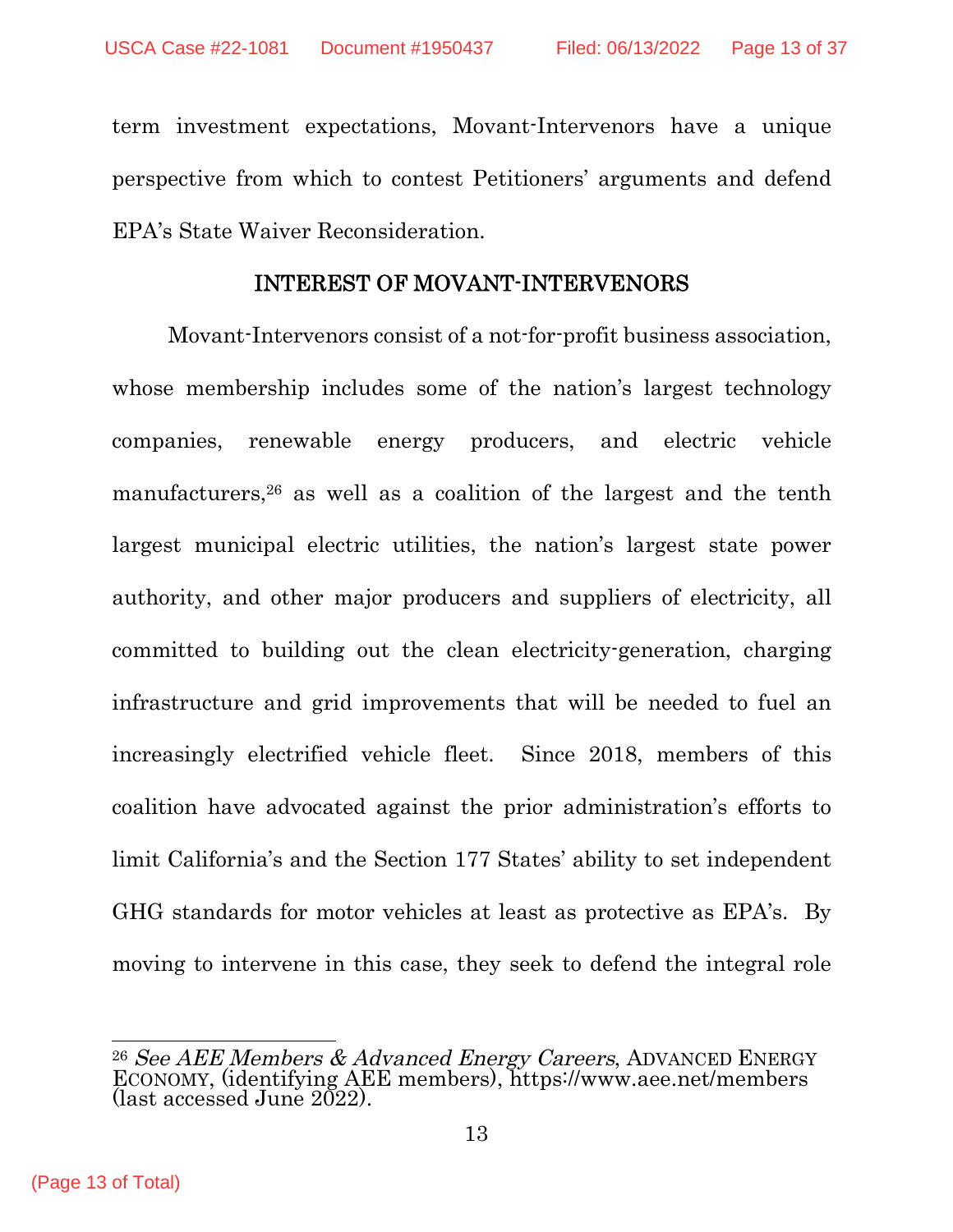that complementary state standards play in promoting regulatory certainty.

To achieve the widespread adoption of electric vehicles and concomitant GHG reductions, it is not enough that vehicle manufacturers produce electric vehicles. Rather, consumers must have confidence that: they will readily be able to obtain the fuel they need to power such vehicles; the cost of that fuel will be competitive to liquid fuels; and the electricity grid will continue to provide a reliable source of power for their vehicles and homes. Movant-Intervenors and their members have made significant efforts and investments to support the infrastructure and technology needed to integrate electric vehicles to the grid and support the widespread adoption of such electric vehicles by consumers.

National Grid, for example, is investing over \$300 million in Massachusetts and over \$150 million in New York in charging infrastructure, incentives, and other programs.[27](#page-20-0) This is in addition to

<sup>27</sup> See M.J. Bradley & Associates Energy Strategy Coalition, Comment Letter Regarding California State Motor Vehicle Pollution Control Standards; Advanced Clean Cars Program; Reconsideration of a Previous Withdrawal of a Waiver of Preemption (Jul. 6, 2021) (comment letter submitted on behalf of Calpine Corporation, Los Angeles Department of Water and Power, National Grid, NYPA, and Seattle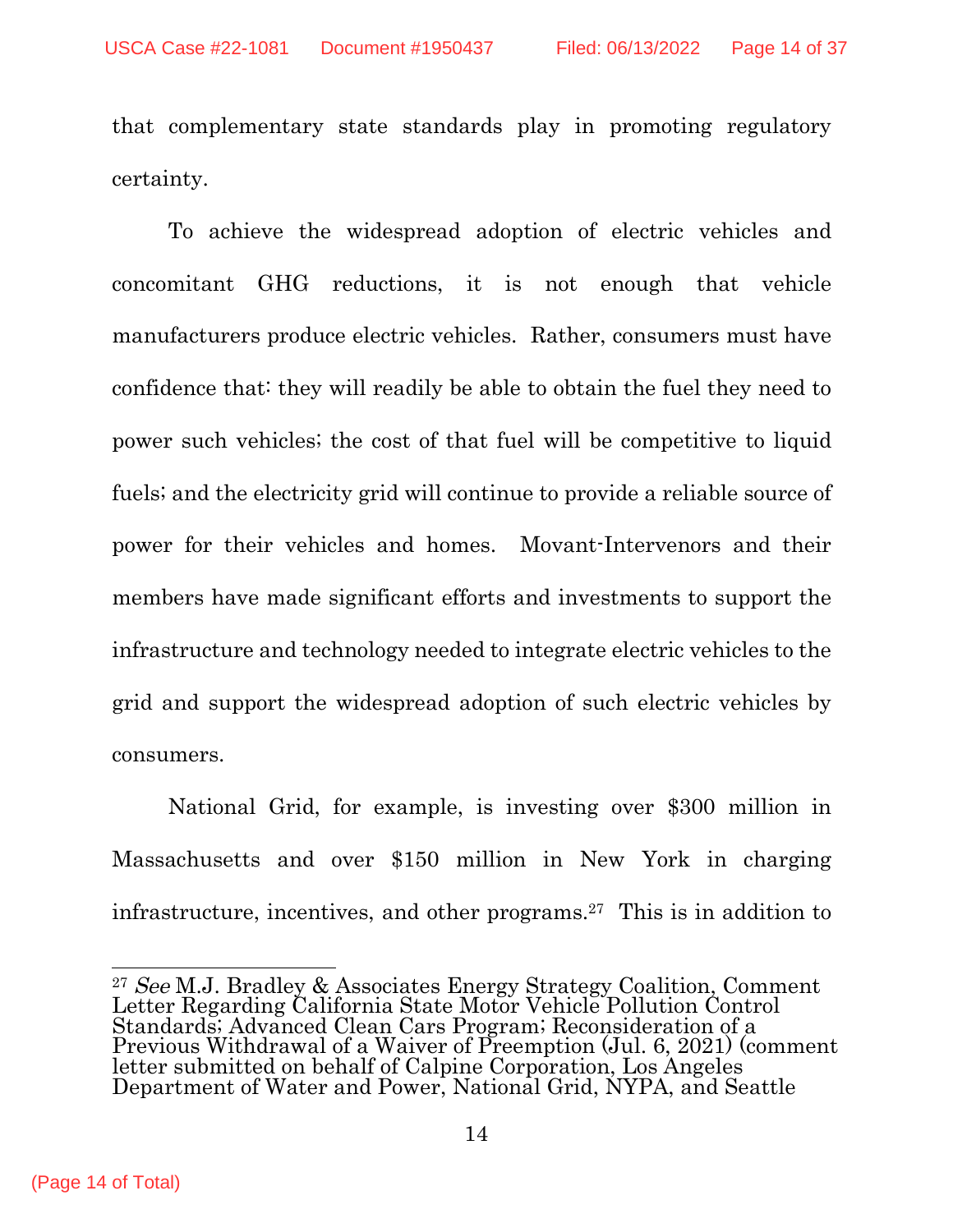its significant company- and service-area wide initiatives to support electric vehicles. National Grid also offers a voluntary time-of-use rate to incentivize off-peak charging. The Los Angeles Department of Water and Power ("LADWP") will invest nearly \$150 million in the coming years on a variety of programs, including charging installation and rebates, electrification of ports, buses, and other heavy-duty vehicles, and education and awareness building for customers.[28](#page-20-0) NYPA, through its EVolve NY program, will invest up to \$250 million through 2025 to build on its existing investments in electric vehicle infrastructure, service, and consumer awareness.[29](#page-20-0) Seattle City Light has already invested more than \$12 million installing public charging stations, and is collaborating with the region's transit system, state ferry system, and the Port of Seattle as they electrify their operations in the service territory.[30](#page-20-0) Additionally, through its Drive Clean Seattle Program, it is

City Light, among others) at 2,

https://www.regulations.gov/comment/EPA-HQ-OAR-2021-0257-0389 (last visited June 13, 2022).

<sup>28</sup> Id.

<sup>29</sup> See EVolve NY: A Vision for an Electric Future, NEW YORK POWER AUTHORITY, https://evolveny.nypa.gov/en/fast-charging-hubs-electricvehicles-new-york (last accessed June 2022).

<sup>30</sup> See M.J. Bradley & Associates Energy Strategy Coalition, supra note 27, at 2.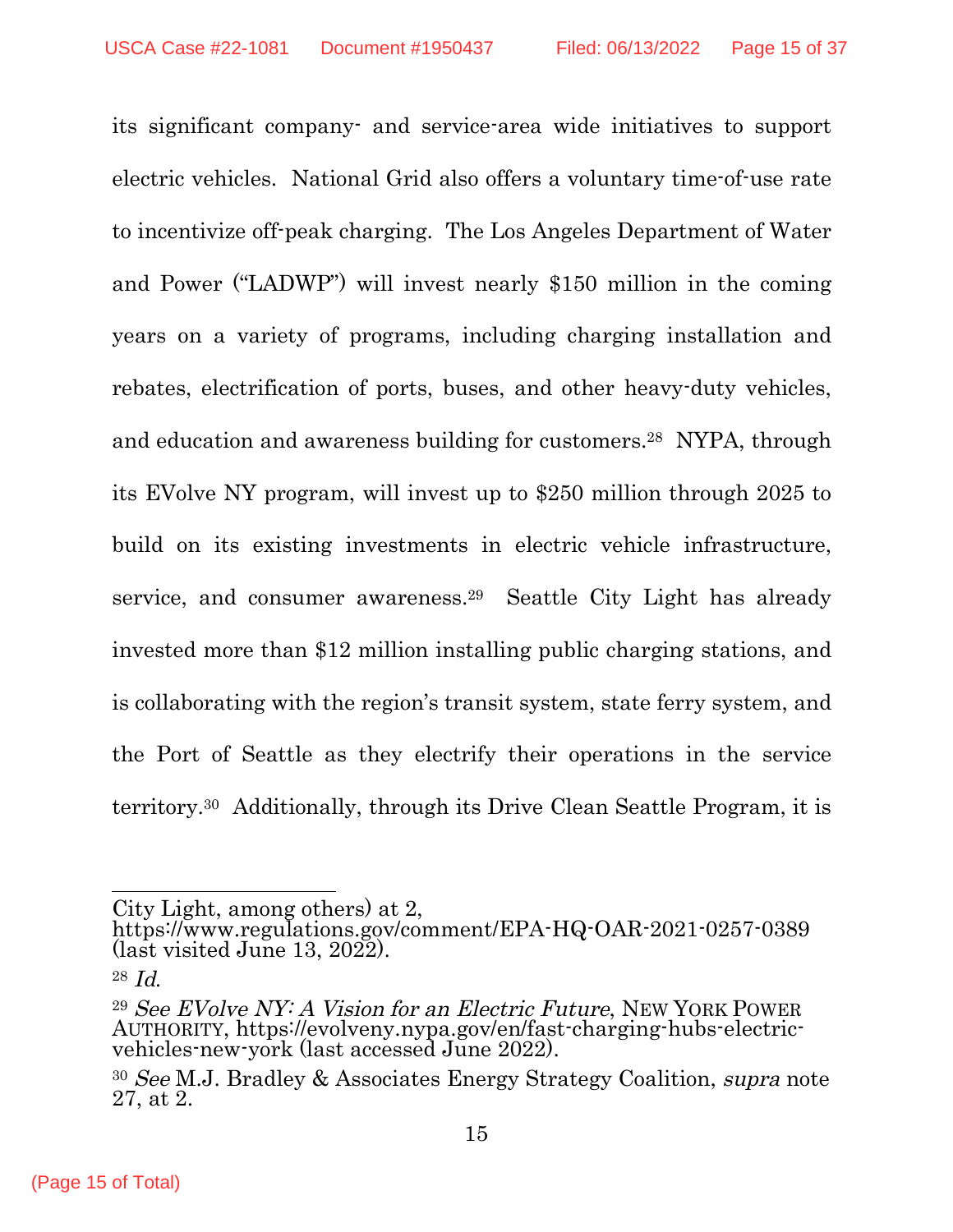pursuing significant investments in charging infrastructure and innovative rate structures to effectuate its Transportation Electrification Strategy. AEE is deeply focused on the transition to advanced, clean cars. Its membership—which is comprised of leading companies in technology development, vehicle and engine manufacturing, electric vehicle charging infrastructure, fleet ownership and operation, grid integration, and transportation system software management—has been at the leading edge of this transition. And, Calpine Corporation has been making significant investments in projects that would significantly reduce GHG emissions from the firm generating resources that will be needed to maintain reliability of the electricity grid in a highly electrified future.[31](#page-20-0)

Movant-Intervenors' and their members' activities and investments reflect their commitment to transportation electrification and the view that widespread vehicle electrification and the infrastructure to support it will be needed to achieve deep

<sup>&</sup>lt;sup>31</sup> See Calpine Corporation, Comment on EPA's White Paper: Available and Emerging Technologies for Reducing Greenhouse Gas Emissions from Combustion Turbine Electric Generating Units (June 6, 2022), https://www.regulations.gov/comment/EPA-HQ-OAR-2022-0289-0016 (last visited June 13, 2022).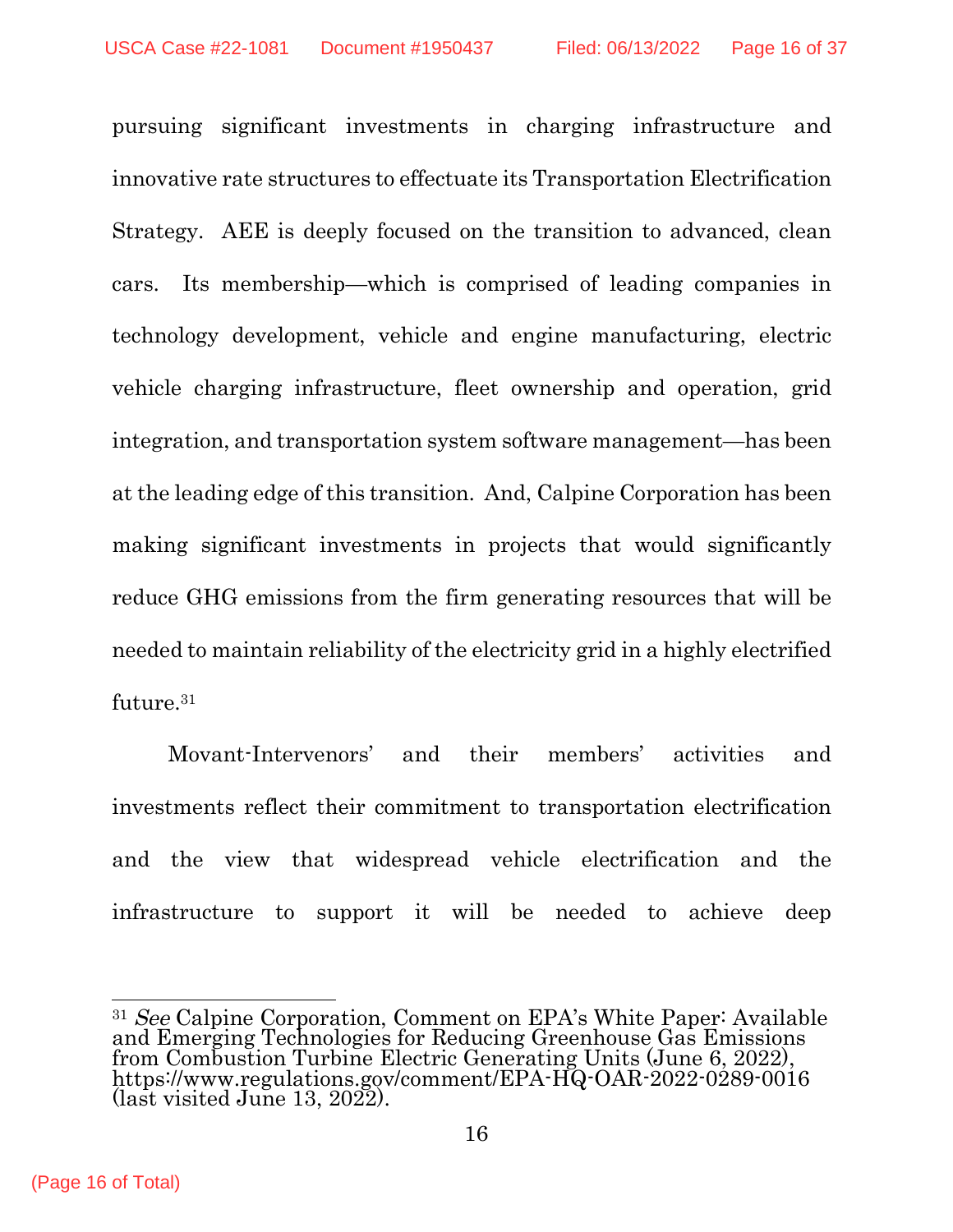decarbonization. Those investments are supported by the authority of California and the Section 177 States to adopt and enforce more stringent GHG and zero-emission vehicle standards than promulgated at the federal level. See Declaration of Nancy Sutley ¶ 5. These state standards directly incentivize investments in widespread vehicle electrification by ensuring that automakers deploy electric vehicles in the numbers and on the schedule needed to realize the full benefits of the Movant-Intervenors' investments, which, due to long planning horizons within the power sector, often must be made years in advance.

Movant-Intervenors opposed efforts by the prior administration to revoke the authority of California and the Section 177 States to set their own GHG and zero-emission vehicle standards. They commented upon EPA's 2019 decision to withdraw portions of the ACC waiver related to GHG and zero-emission vehicle standards, explaining, among other things, how constant changes in federal emissions standards can "create company and investor challenges for those that have longer investment timeframes and who are already planning for compliance with, and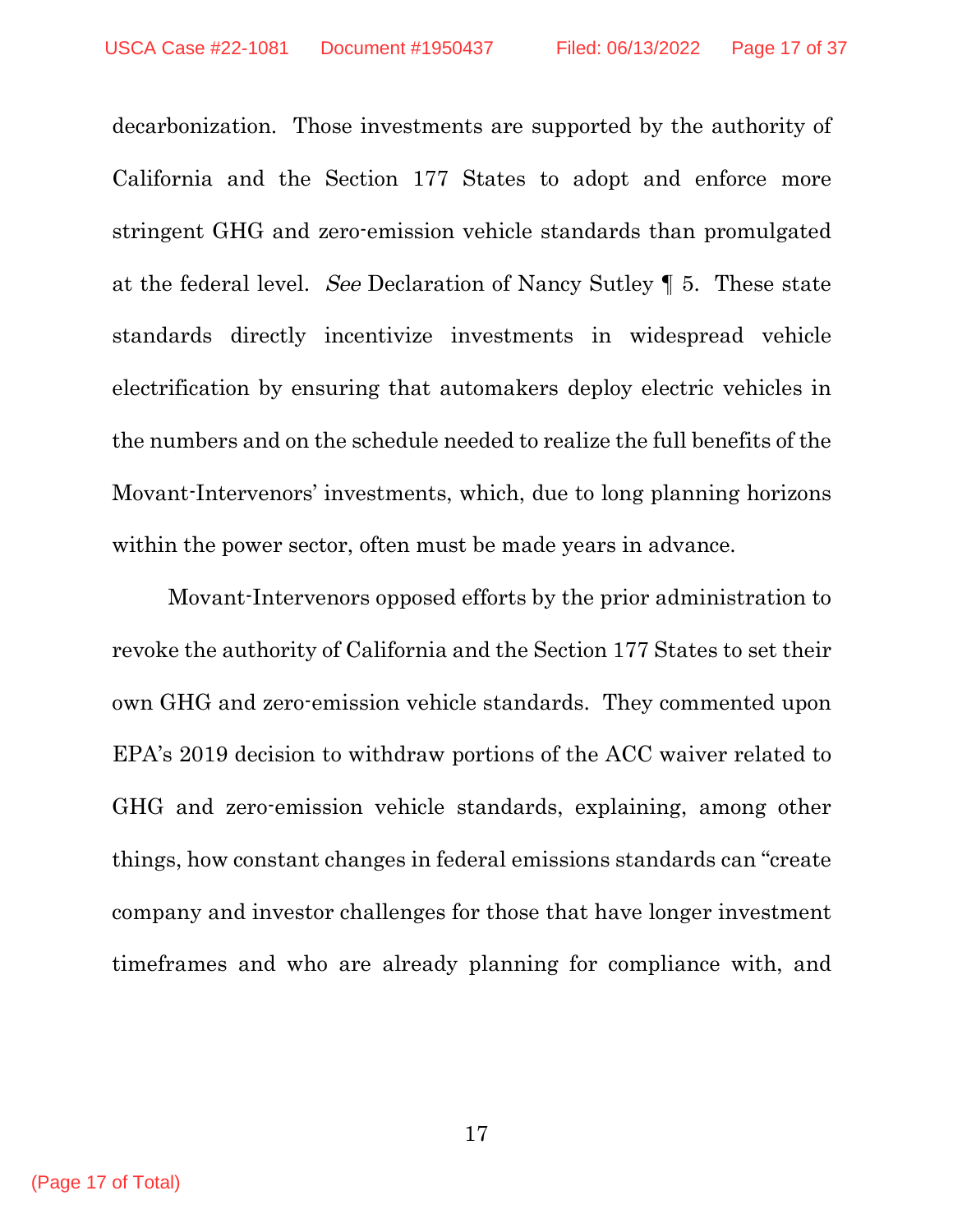supporting the compliance of, the existing standards."<sup>[32](#page-20-0)</sup> In the same way, interfering with the ACC Waiver would "further disrupt state air pollution planning and industry investments."[33](#page-20-0) Movant-Intervenors ultimately challenged EPA's decision to revoke the ACC Waiver as arbitrary and capricious and unlawful.[34](#page-20-0) In briefing filed with this Court, they explained how EPA's decision "contradict [ed] Congress' intent, and arbitrarily devalue[d] Petitioners' reasonable investments in electric vehicle technology and supporting infrastructure."[35](#page-20-0) In parallel litigation at the Federal District Court in D.C., Movant-Intervenors also challenged NHTSA's decision to assert preemption of state and local vehicle GHG and zero-emission vehicle standards under the Energy

 $\overline{a}$ <sup>32</sup> See M.J. Bradley & Associates Energy Strategy Coalition, Comment on The Safer Affordable Fuel-Efficient Vehicles Rule for Model Years 2021– 2026 Passenger Cars and Light Trucks, EPA-HQ-OAR-2018-0283-4197 (Oct. 26, 2018) (comment letter submitted on behalf of LADWP, National Grid, NYPA, and Seattle City Light, among others) https://www.regulations.gov/comment/EPA-HQ-OAR-2018-0283-4197, (last visited June 13, 2022).

<sup>33</sup>  $Id$ 

<sup>34</sup> Final Brief of Petitioners National Coalition for Advanced Transportation, Advanced Energy Economy, Calpine Corporation, Consolidated Edison, Inc., National Grid USA, New York Power Authority, and Power Companies Climate Coalition, No. 19-1249 (D.C. Cir., Oct. 27, 2020), Doc. # 1868422.

<sup>35</sup> Id. at 23.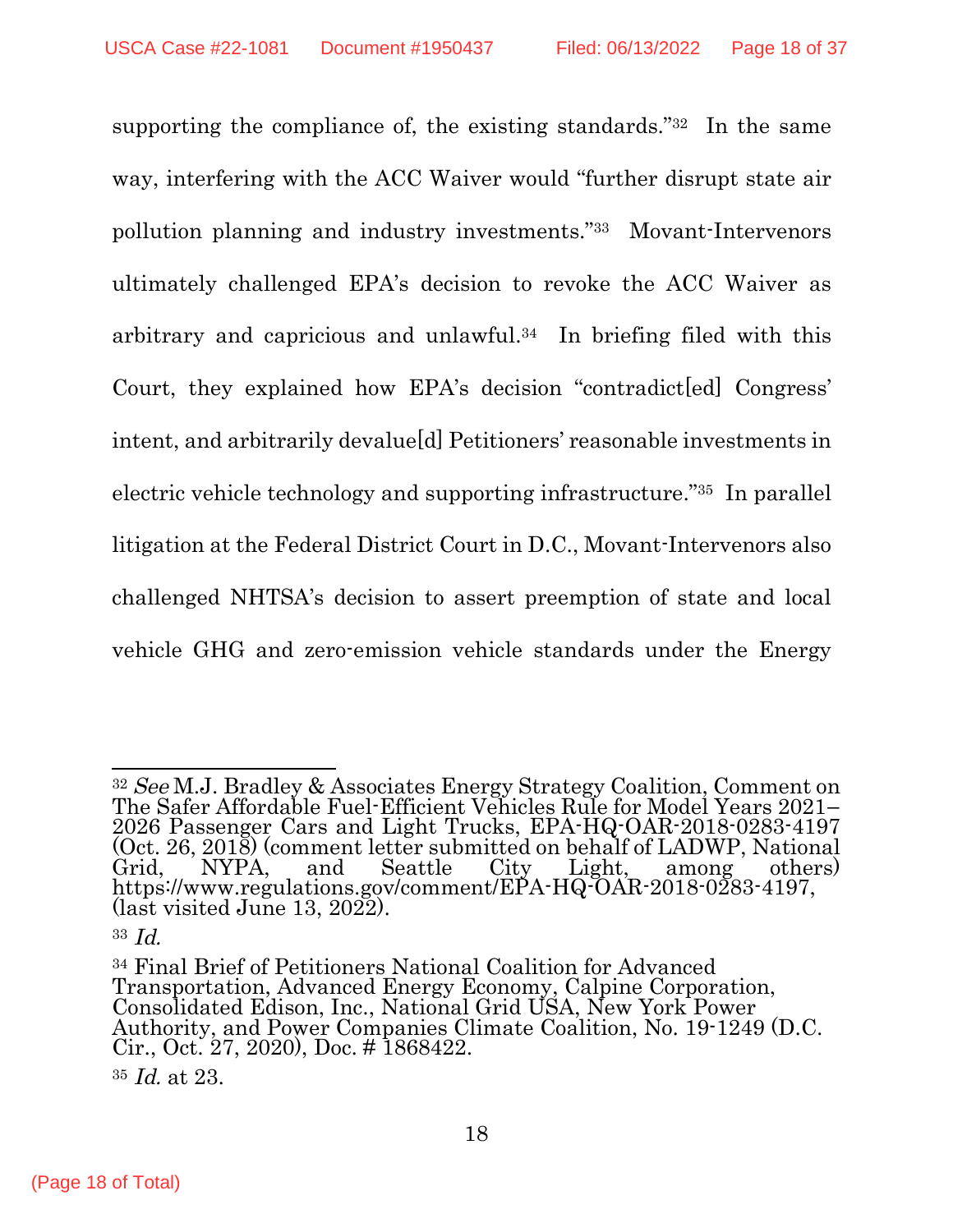Policy and Conservation Act of 1975.[36](#page-20-0)

Movant-Intervenors commented in favor of the current administration's reconsideration of the ACC Waiver withdrawal and conclusion that, due to both technological and competitive factors, electric vehicles will continue to grow and play a critical part in the United States' transportations sector.[37](#page-20-0) They noted the need for market and regulatory certainty to continue making investments to facilitate the electrification of the transportation sector, and discussed how their "efforts and investments were premised in part upon California's waiver to enforce its own GHG tailpipe and [zero-emission vehicle] standards and other states' ability to adopt those standards under section 177 of the Clean Air Act."[38](#page-20-0) Movant-Intervenors further noted that "[g]iven the lead time necessary for investment in research and development and eventual deployment of new technologies, we need regulatory certainty that allows us to anticipate future challenges and opportunities and

 $\overline{a}$ <sup>36</sup> Motion of Calpine Corporation, Consolidated Edison, Inc., National Grid USA, New York Power Authority, And Power Companies Climate Coalition To Intervene As Plaintiffs, California et al., v. Chao, et al., 19-CV-02826 (D.D.C., filed December 4, 2019), ECF No. 47.

<sup>37</sup> See M.J. Bradley & Associates Energy Strategy Coalition, supra note 27, at 2.

<sup>38</sup> Id. at 3.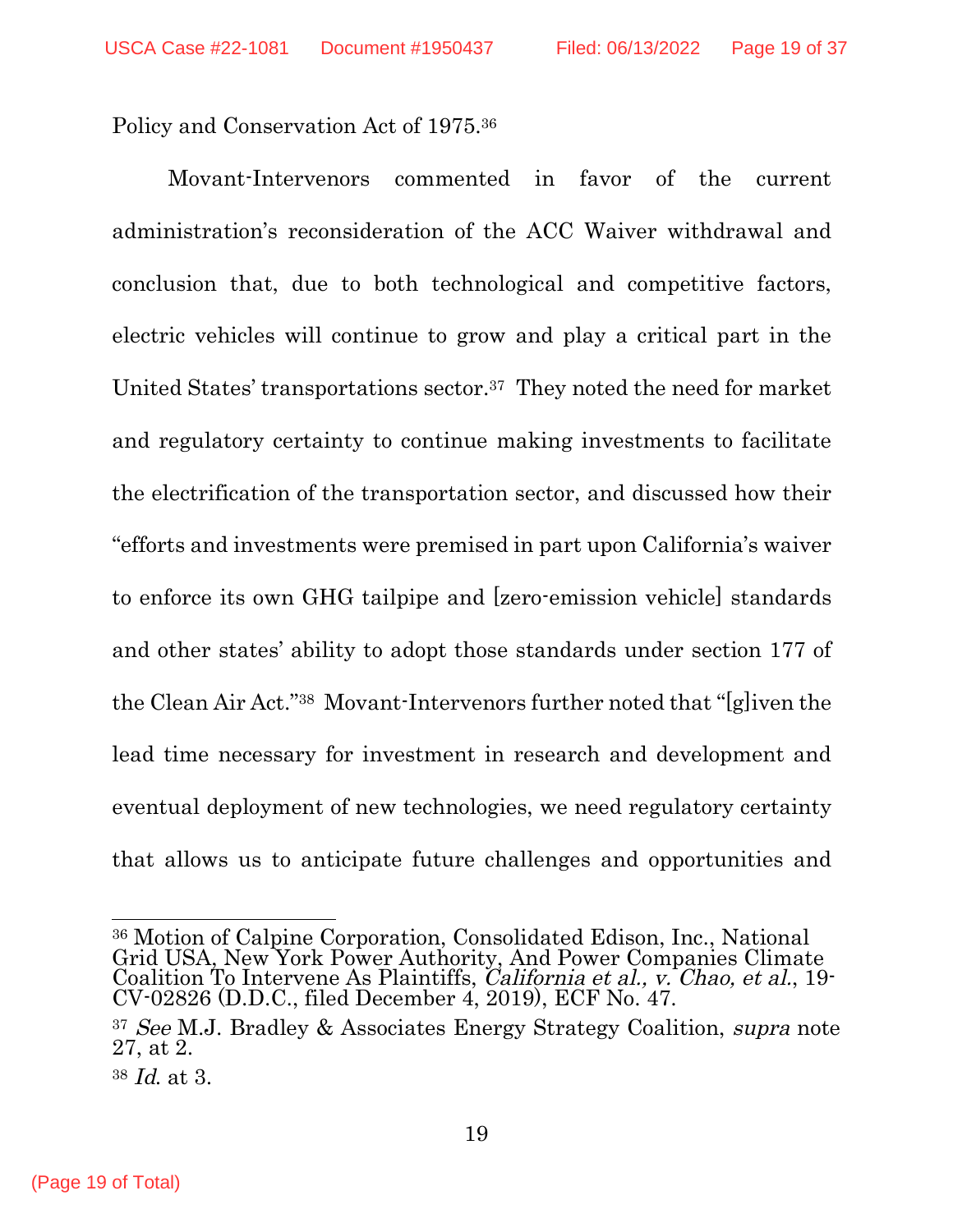invest in solutions to meet them[,]" and the grant of the State Waiver supports this regulatory certainty.<sup>[39](#page-20-0)</sup> LADWP appeared at a public hearing held by EPA on the proposed reconsideration of the State Waiver and specifically noted that the prior administration's withdrawal of the waiver disregarded the strong reliance interests that it and other electric utilities had in preservation of that waiver.[40](#page-20-0)

Movant-Intervenors' motion to intervene in support of the EPA in this proceeding is aimed at protecting their and their members' investments and interests. Despite the fact that the EPA's authority to grant the State Waiver is supported by the text of the Act, years of regulatory experience, and market forces propelling the adoption of electric vehicles, Petitioners claim EPA is acting without authority to force a radical transformation of the transportation sector. Movant-Intervenors seek to intervene to defend the State Waiver Reconsideration and counter any assertion that any waiver granted

<sup>39</sup> Id. at 2.

<sup>&</sup>lt;sup>40</sup> See Transcript of Virtual Public Hearing held on Wednesday, June 2, 2021 at 9 am; Public Hearing, California State Motor Vehicle Pollution Control Standards; Advanced Clean Car Program; Reconsideration of a Previous Withdrawal of a Waiver of Preemption, at 275 (testimony of Mark Sedlacek), https://www.regulations.gov/document/EPA-HQ-OAR-2021-0257-0097 (last visited June 13, 2022).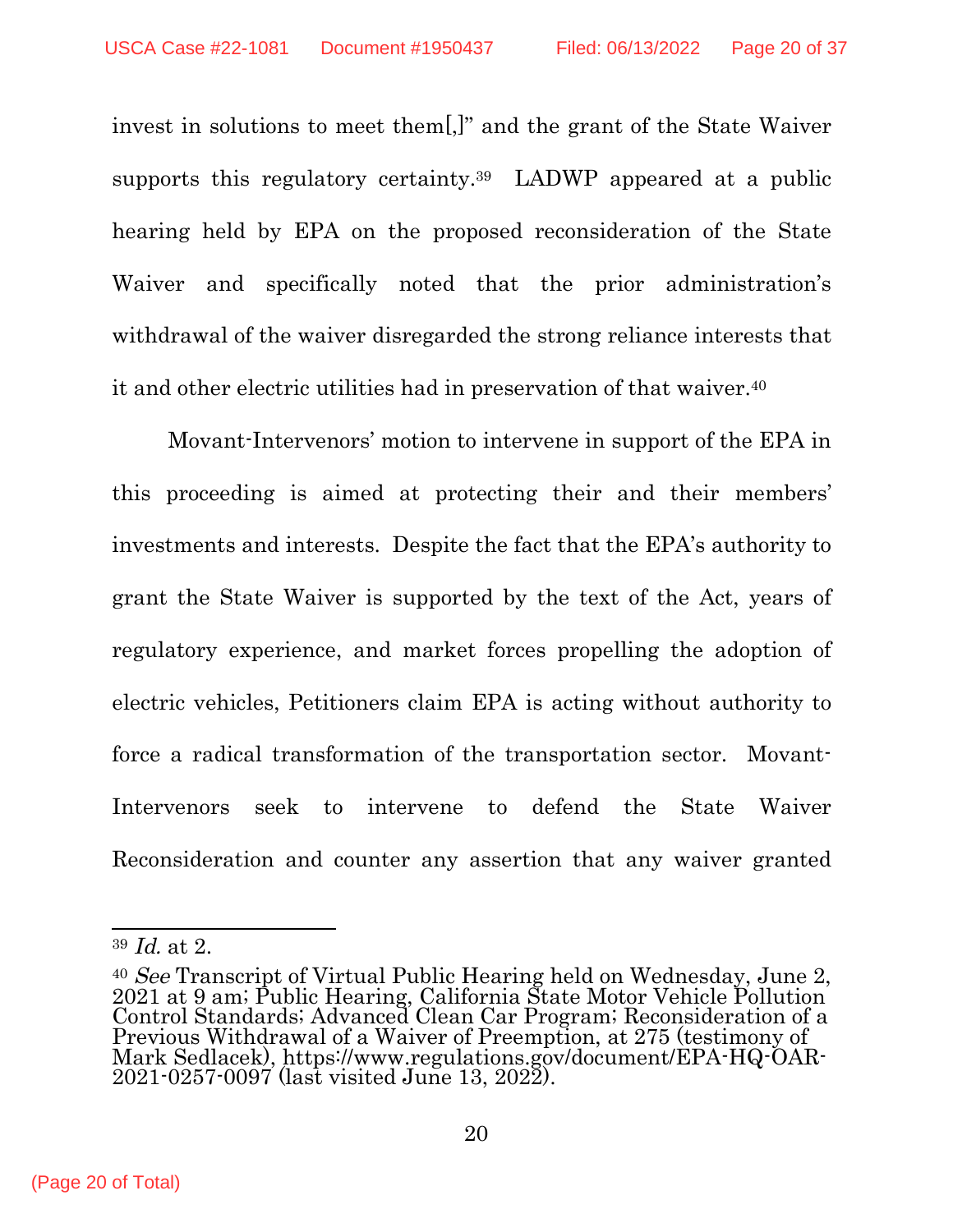pursuant to Section 209 is "repugnant to the constitution" and "void."[41](#page-20-0)

# GROUNDS FOR INTERVENTION

Under Circuit Rule 15(b), a motion to intervene "must be filed within 30 days after the petition for review is filed and must contain a concise statement of the interest of the moving party and the grounds for intervention." Fed. R. App. P. 15(d). This motion is timely because it was filed before the June 13, 2022 deadline the Court set for procedural motions[42](#page-20-0) and within 30 days after the Petition was filed. See Fed. R. App. P.  $26(a)(1)(C)$  (if the last day for filing is a Saturday, Sunday or legal holiday, then the period continues to run until the end of the next day that is not a Saturday, Sunday or legal holiday).

Movant-Intervenors have a substantial interest in ensuring that EPA retains authority to grant the State Waiver and thereby continues to promote a regulatory environment that incentivizes the development and deployment of low- and zero-emissions transportation technology. Premised upon a regulatory foundation that includes the authority of California and the Section 177 States to set independent GHG and zero-

<sup>41</sup> State of Ohio et al., supra note 22, at 1.

<span id="page-20-0"></span><sup>42</sup> Order (May 13, 2022), Doc. # 1946639.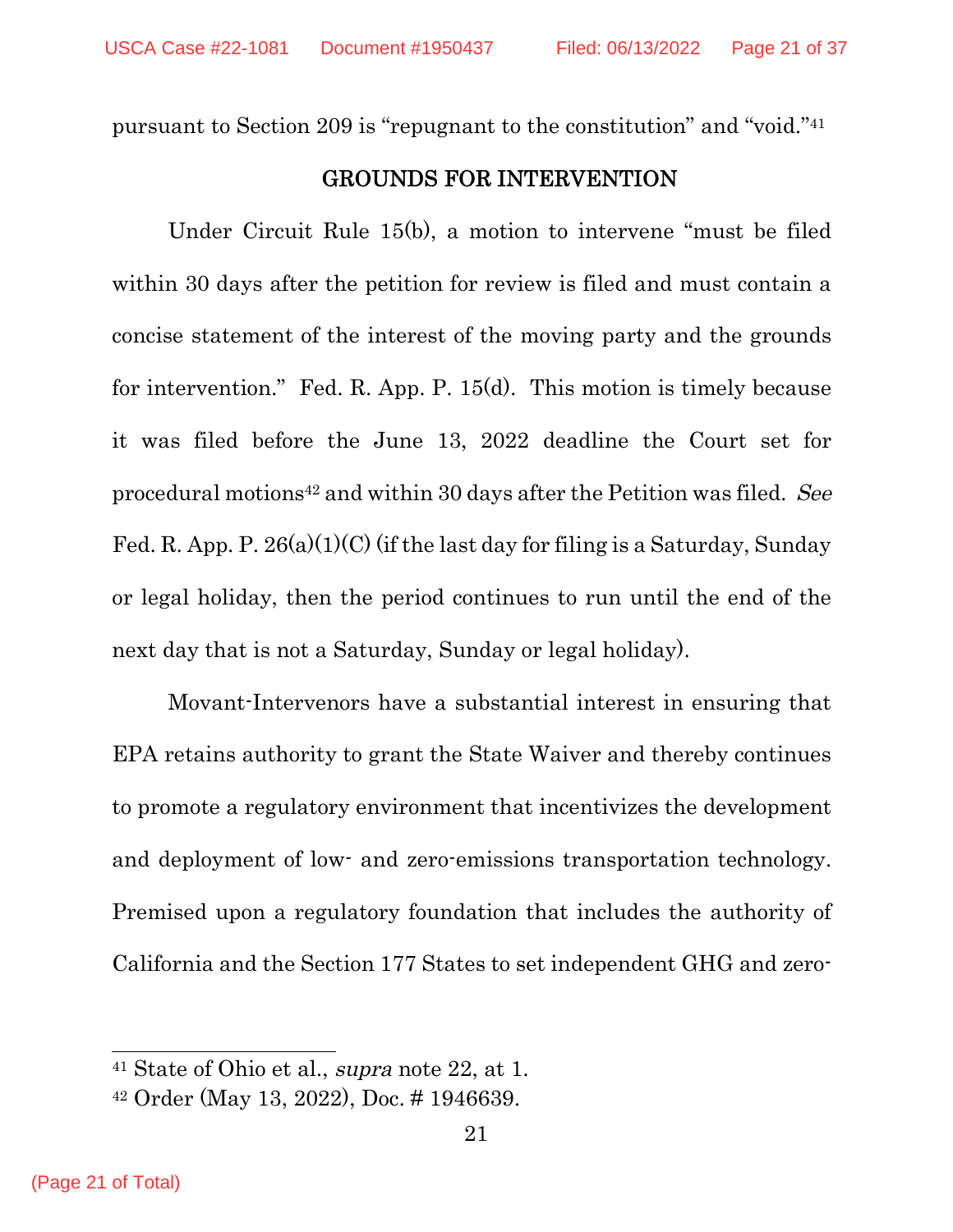emission vehicle standards, Movant-Intervenors and their members have made and are making significant investments in clean electricity generation, charging infrastructure, and related technology needed to realize the significant economic and environmental benefits that integrating vehicles into the electricity grid can provide to vehicle owners, utility customers, and the environment. Decl. of Nancy Sutley ¶¶ 4, 5. By seeking review of the State Waiver Reconsideration, the Petitioners place Movant-Intervenors' and their members' expected return on their investments directly within the crosshairs of this proceeding. See id. ¶ 6. The Court's disposition of these consolidated cases may therefore impair or impede Movant-Intervenors' ability to protect their interests. See Huron Envtl. Activist League v. EPA, 917 F. Supp. 34, 43 (D.D.C. 1996) (intervention of industry groups granted where relief could establish unfavorable rule of law). Accordingly, Movant-Intervenors have standing to protect their interests and ensure that they and their members realize the benefits of their investments in the technology, infrastructure, and clean electricity generation resources needed to fuel the light-duty vehicle fleet. See Fund for Animals, Inc. v. Norton, 322 F.3d 728, 733 (D.C. Cir. 2003) (intervention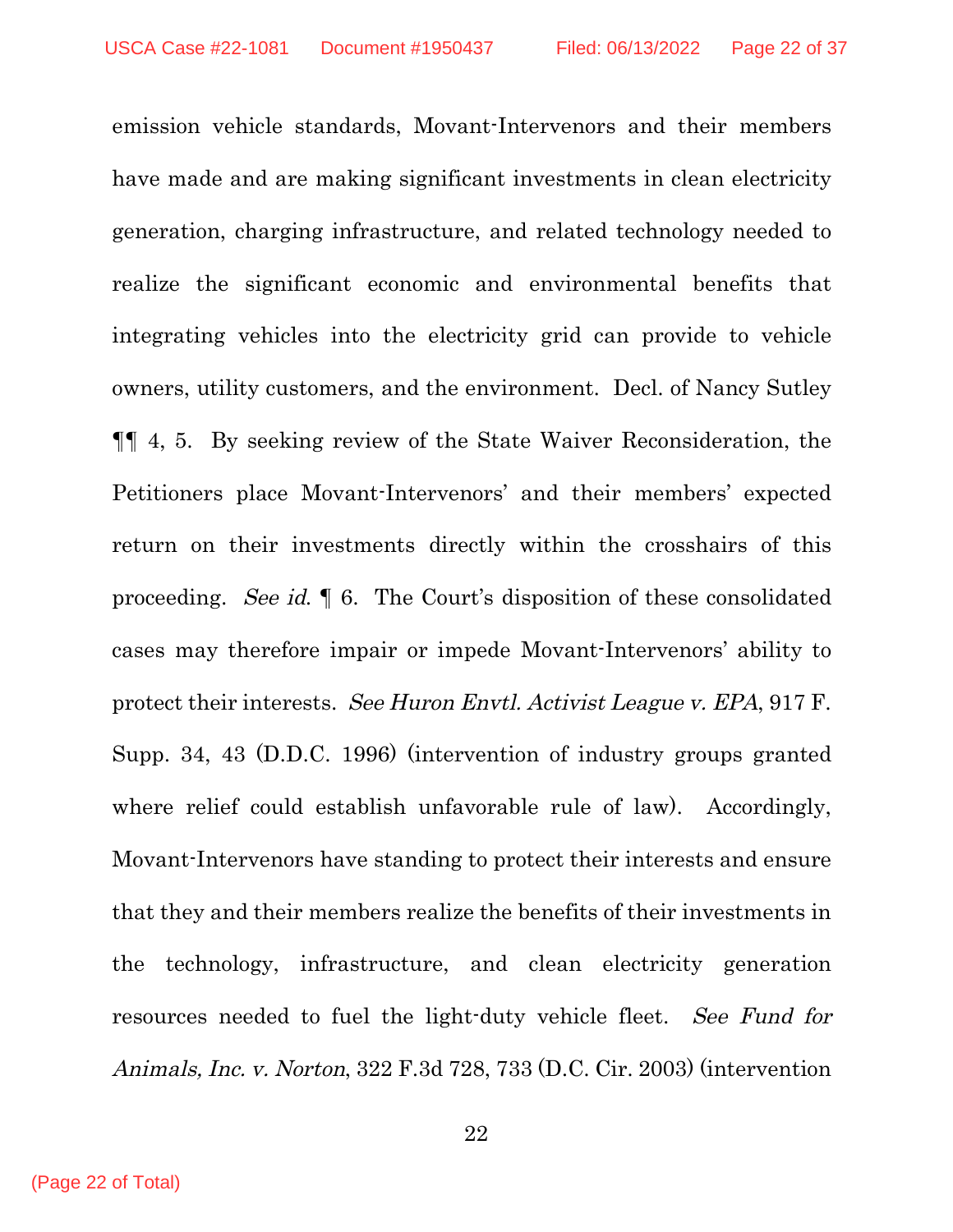in administrative review proceedings is appropriate where movant would be harmed by successful challenge to regulatory action and that harm could be avoided by ruling denying relief sought by petitioner); see also Crossroad Grassroots Policy Strategies v. FEC, 788 F.3d 312, 316 (D.C. Cir. 2015) (standing shown where a party benefits from an agency action challenged in court and an unfavorable decision would remove that benefit). Additionally, Movant-Intervenors AEE and Power Companies Climate Coalition have standing to intervene on behalf of their members because: at least one of their respective members would have standing to intervene in their own right; the interests they seek to protect are germane to their respective purpose; and neither the defense they intend to assert, nor the relief they request, requires the participation of an individual member. Hearth Patio & Barbecue Ass'n v. EPA, 11 F.4th 791, 802 (D.C. Cir. 2021) (citation omitted).

Movant-Intervenors' interests are unique and distinct from the interests of the EPA, whose interests are in the proper administration of the Act and may be limited to defending the substance of its State Waiver Reconsideration. See Dimond v. District of Columbia, 792 F.2d 179, 192 (D.C. Cir. 1986) ("A government entity . . . is charged by law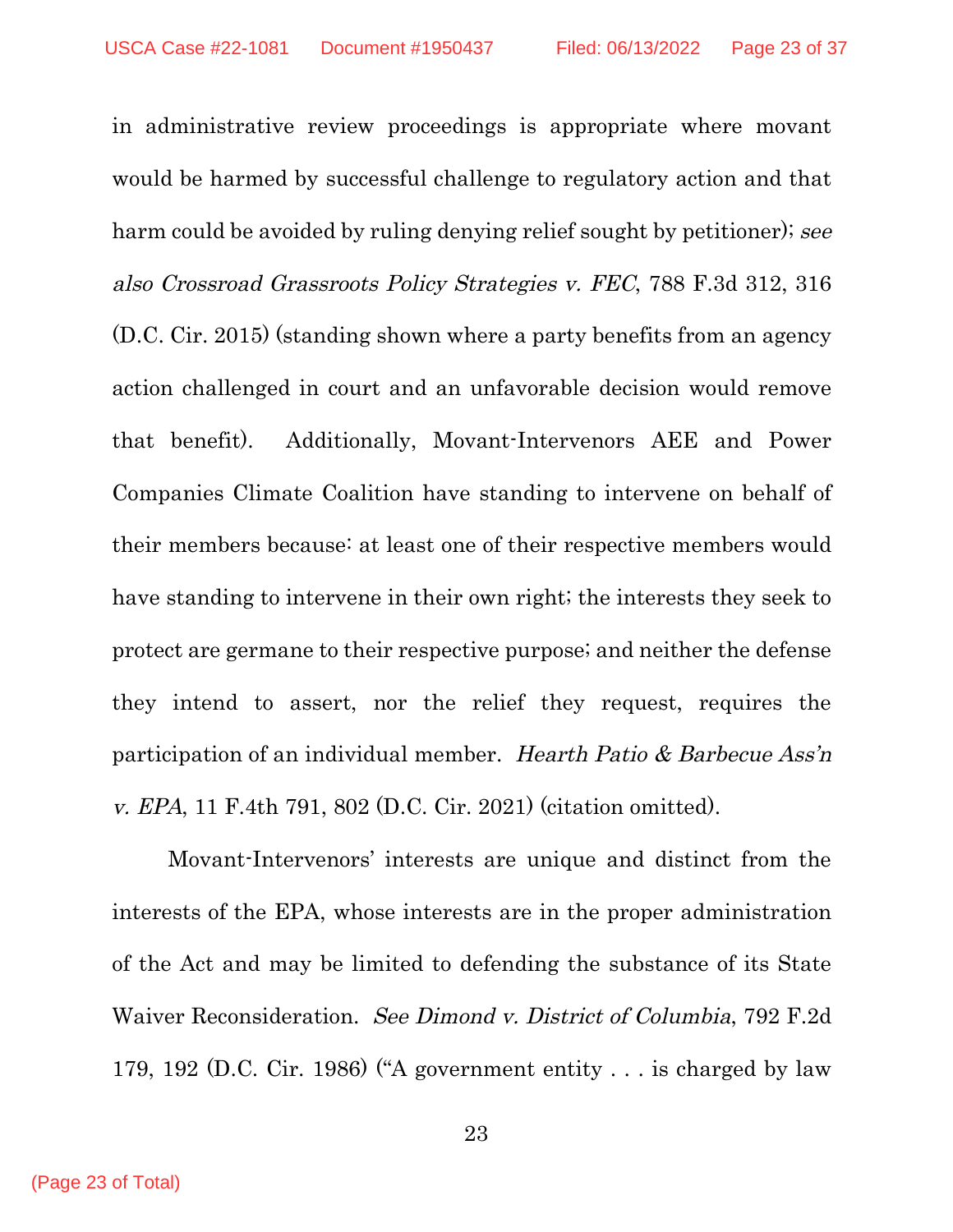with representing the public interest of its citizens"). Given EPA's changing positions over the course of three administrations regarding the propriety of the State Waiver generally, and the ACC Waiver specifically, the agency has demonstrated that it does not share Movant-Intervenors' and their members' interest in a consistent regulatory environment within California and the Section 177 States.

As companies investing significant sums in the technology and infrastructure needed to electrify the light-duty vehicle fleet, Movant-Intervenors' and their members' interests are also distinct from the state and local governments and non-governmental environmental organizations who are proposing to intervene in this case, and will bring to bear a different perspective and seek to protect different interests.

Movant-Intervenors' interests are also distinct from the proposed Automobile Manufacturer intervenors, who are direct objects of EPA's and California's regulations. Regardless how many electric vehicles the Automobile Manufacturer intervenors can produce, consumer adoption of those vehicles and their successful integration into the electricity grid depends upon deploying the technology and infrastructure needed to provide those vehicles with an accessible, affordable, clean, and reliable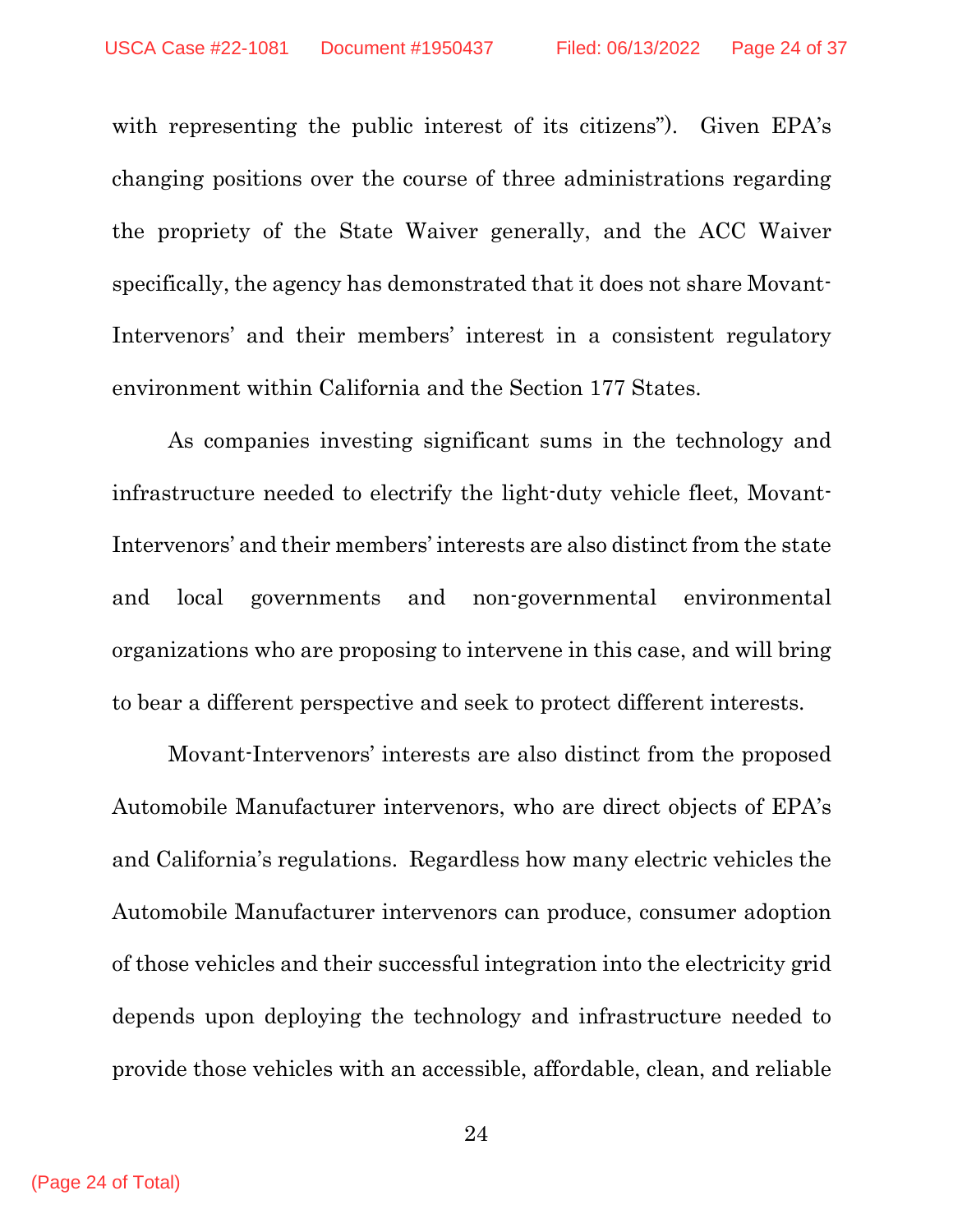supply of fuel. Movant-Intervenors are focused on supporting the deployment of the technology, infrastructure, and low-carbon generation resources needed to realize the GHG reduction and climate benefits promised by electric vehicles. As such, Movant-Intervenors can articulate the impacts of EPA's State Waiver Reconsideration on companies making investments in those technologies, infrastructure, and resources in California and the Section 177 States.

Given the early stage of this litigation, participation by the Movant-Intervenors will cause neither delay nor undue prejudice to the parties. Movant-Intervenors intend to cooperate and coordinate with the Government and any other Respondent-intervenors, including those whose interests and perspectives may not align with those of Movant-Intervenors, and will follow any schedule issued by this Court.

#### **CONCLUSION**

For the foregoing reasons, Movant-Intervenors respectfully request that the Court enter an order granting leave to intervene in support of Respondents.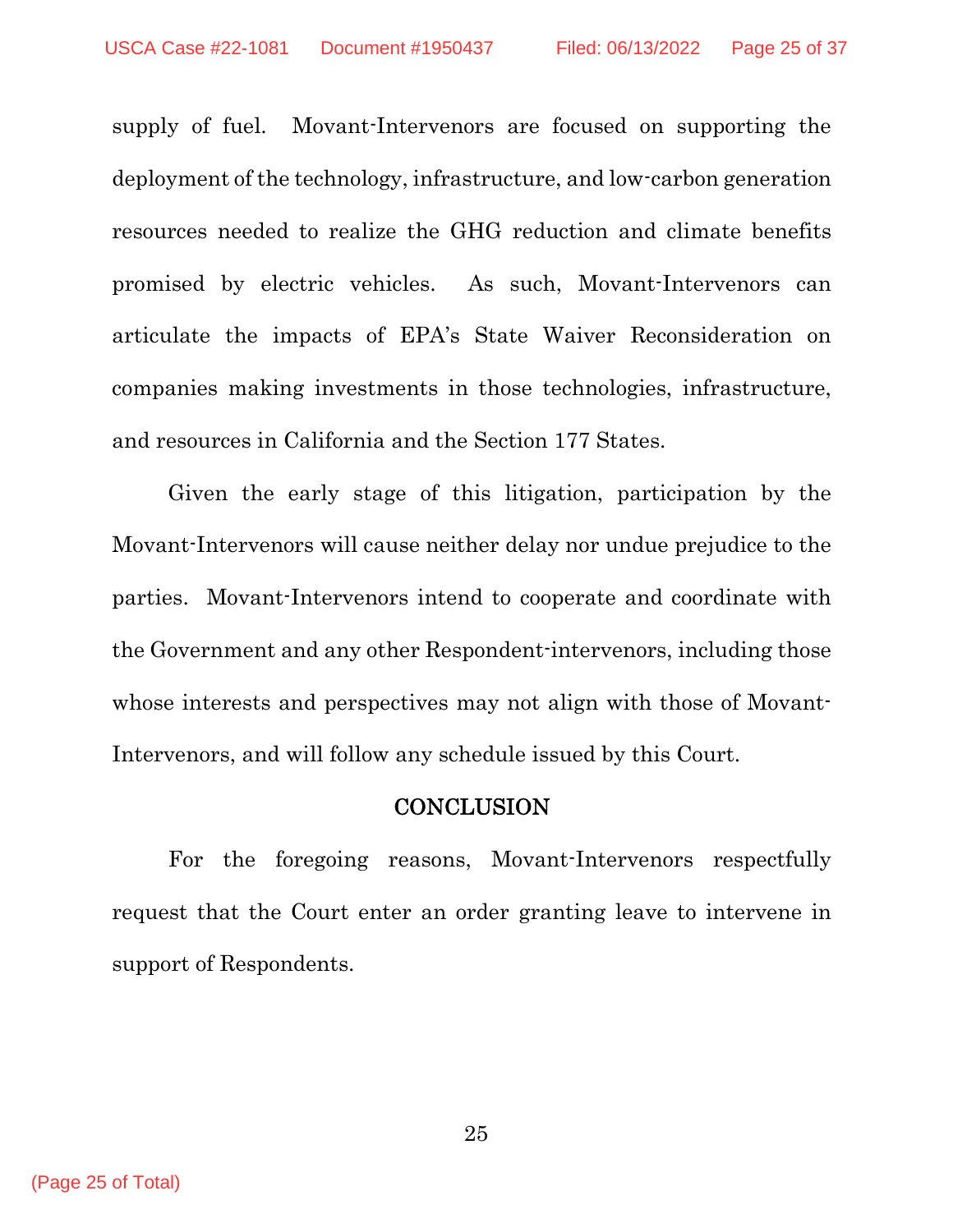Dated: June 13, 2022 Respectfully submitted,

/s/ Kevin Poloncarz Kevin Poloncarz Martin Levy COVINGTON & BURLING LLP Salesforce Tower 415 Mission Street, 54th Floor San Francisco, CA 94105-2533 (415) 591-7070 kpoloncarz@cov.com

Counsel for Advanced Energy Economy, Calpine Corporation, National Grid USA, New York Power Authority, and Power Companies Climate Coalition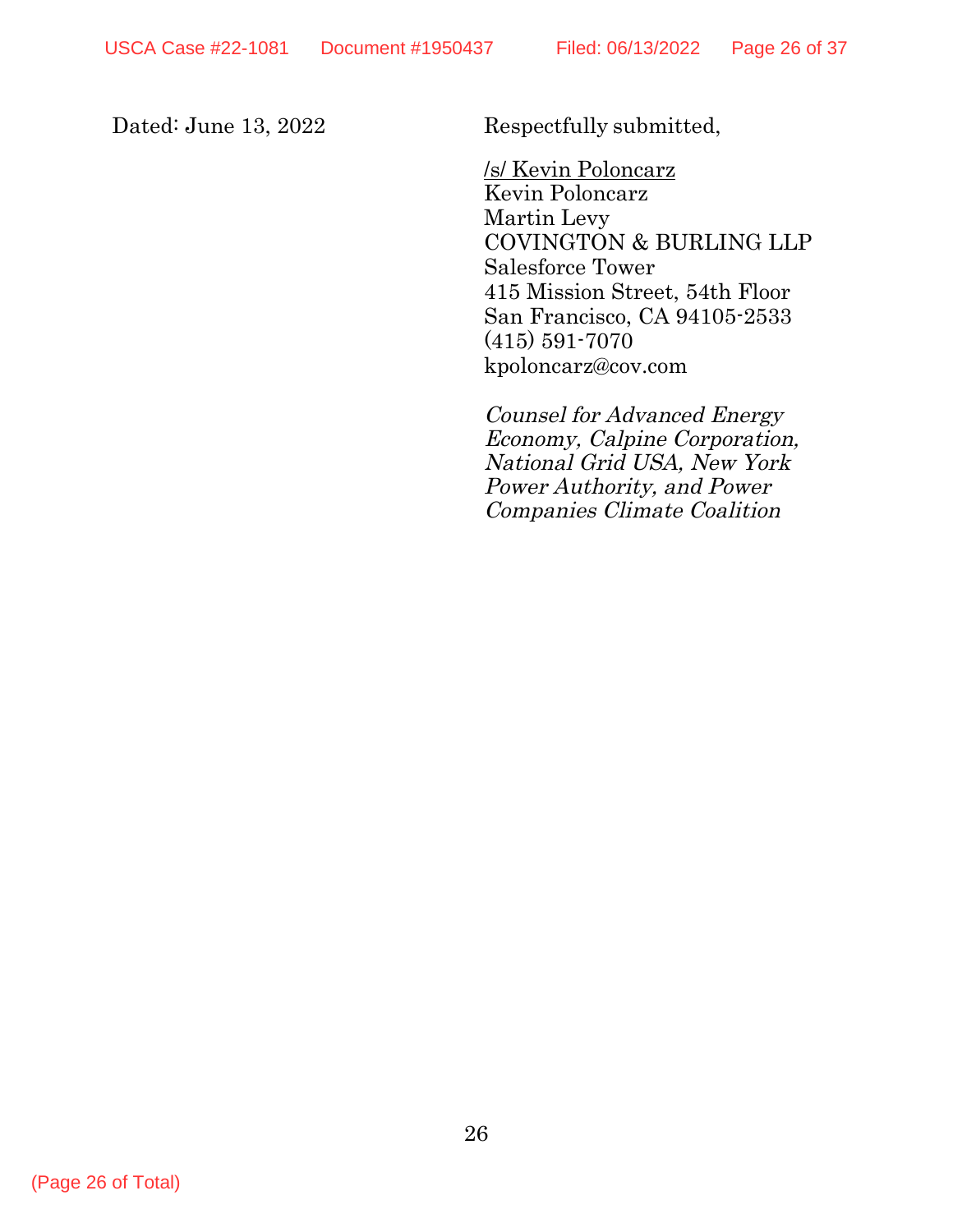#### RULE 26.1 DISCLOSURE STATEMENT

Pursuant to Rule 26.1 of the Federal Rules of Appellate Procedure and Circuit Rule 26.1, Proposed Intervenor-Respondent Advanced Energy Economy provides the following disclosure statements.

Advanced Energy Economy ("AEE") certifies that AEE is a not-forprofit business association dedicated to making energy secure, clean, and affordable. AEE does not have any parent companies or issue stock, and no publicly held company has a 10 percent or greater ownership interest in AEE.

Dated: June 13, 2022 /s/ Kevin Poloncarz

Kevin Poloncarz

/s/ Jeffery S. Dennis Jeffery S. Dennis Managing Director and General Counsel Advanced Energy Economy 1000 Vermont Ave., NW, Suite 300 Washington, D.C. 20005 (202) 383-1950 jdennis@aee.net

Counsel for Advanced Energy Economy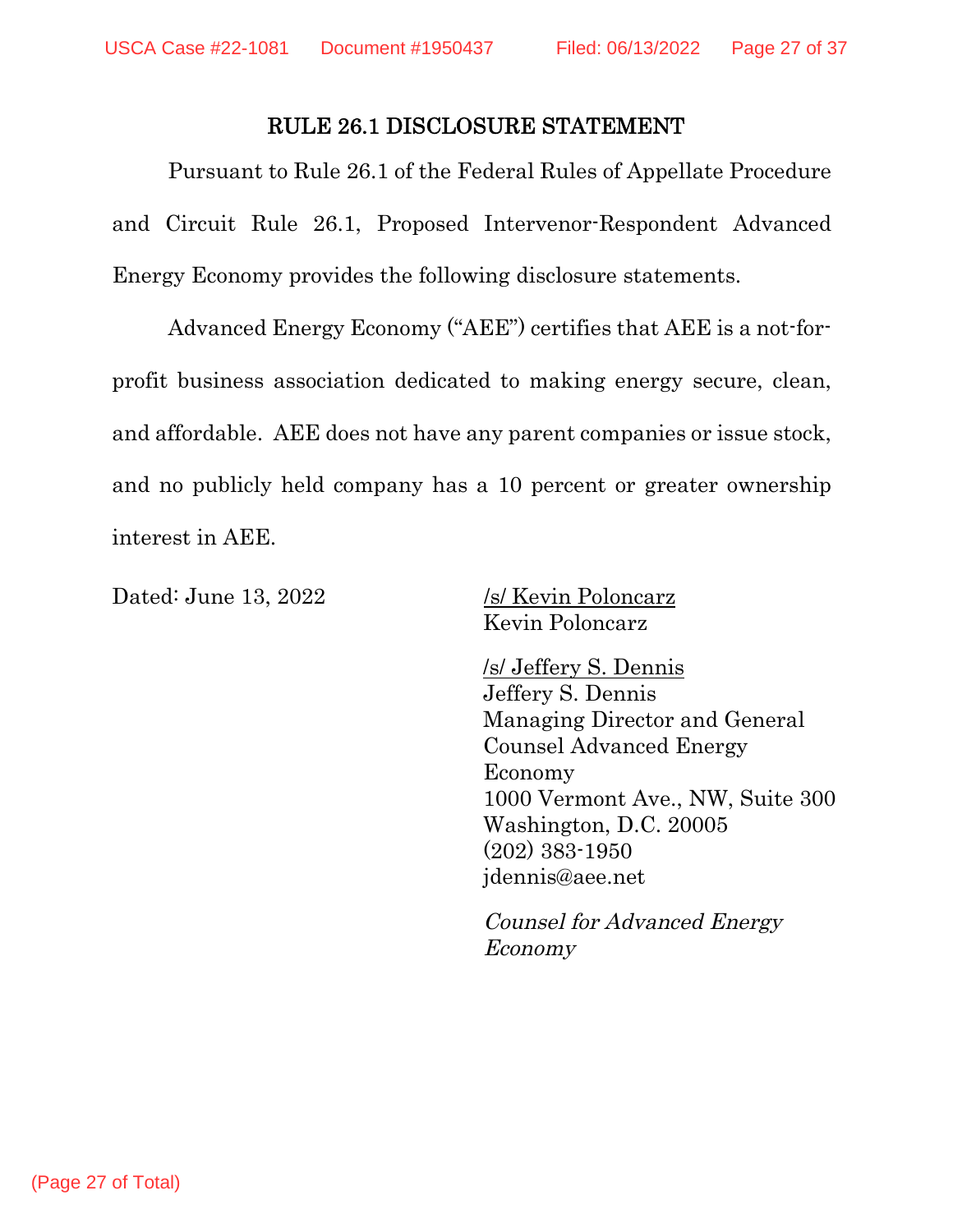## RULE 26.1 DISCLOSURE STATEMENT

Pursuant to Rule 26.1 of the Federal Rules of Appellate Procedure and Circuit Rule 26.1, Proposed Intervenor-Respondents Calpine Corporation, National Grid USA, New York Power Authority, and Power Companies Climate Coalition, provide the following disclosure statements.

Calpine Corporation ("Calpine") certifies that it is a privately held corporation. CPN Management, LP owns 100 percent of the common stock of Calpine. Volt Parent GP, LLC is the General Partner of CPN Management, LP. Energy Capital Partners III, LLC owns the controlling interest in Volt Parent GP, LLC. Calpine is among America's largest generators of electricity from natural gas and geothermal resources, with 77 power plants in operation or under construction in 16 U.S. states and Canada, amounting to nearly 26,000 megawatts of generating capacity. Calpine also provides retail electric service to customers in competitive markets throughout the United States, including an additional seven states (beyond those in which it operates generation resources), through its subsidiaries Calpine Energy Solutions and Champion Energy Services.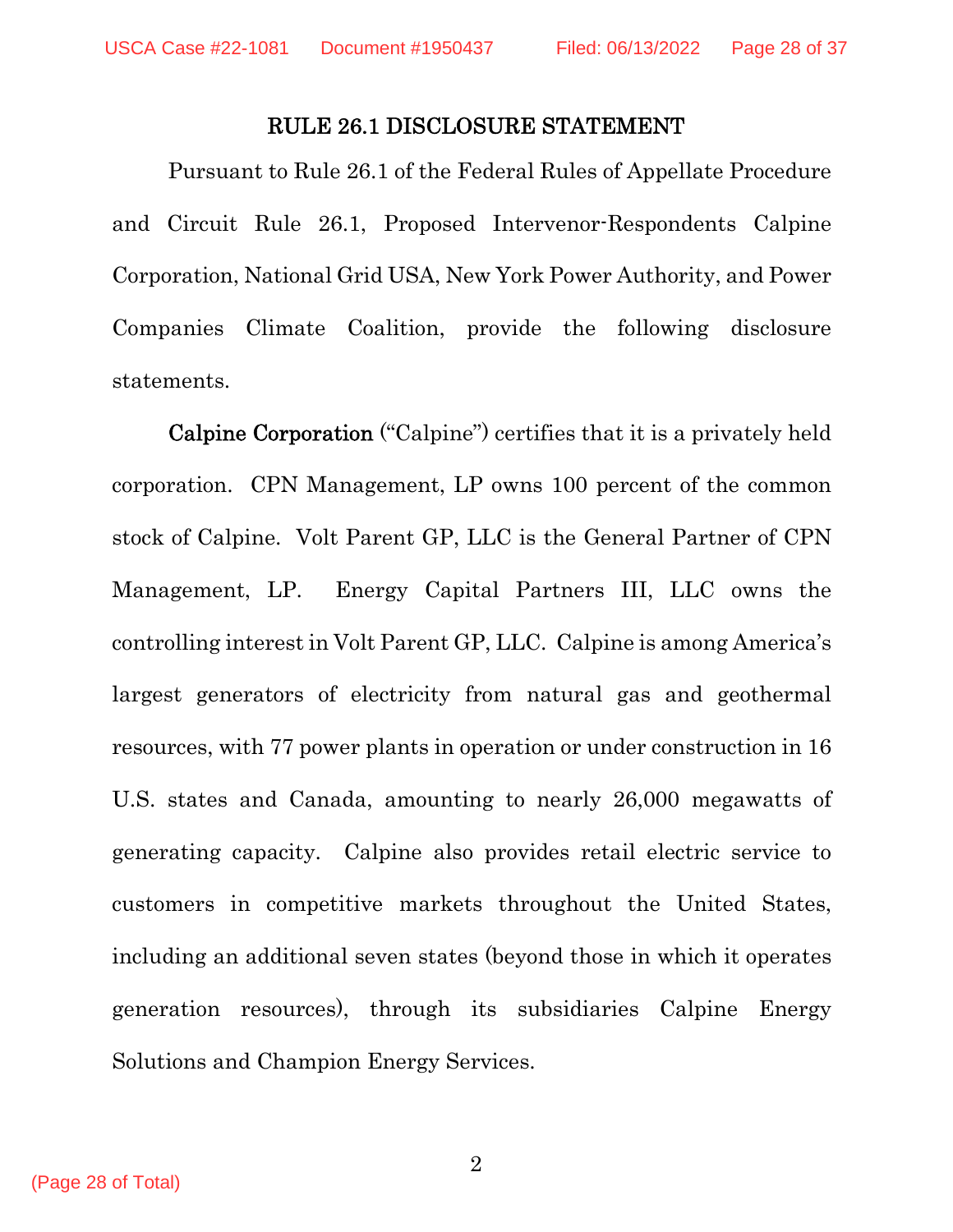National Grid USA states that it is a holding company with regulated direct and indirect subsidiaries engaged in the transmission, distribution and sale of electricity and natural gas and the generation of electricity. It is the direct or indirect corporate parent of several subsidiary electric distribution companies, including Massachusetts Electric Company, Nantucket Electric Company, and Niagara Mohawk Power Corporation. National Grid USA is also the direct corporate parent of National Grid Generation LLC, which supplies capacity to, and produces energy for, the use of customers of the Long Island Power Authority. All of the outstanding shares of common stock of National Grid USA are owned by National Grid North America Inc. All of the outstanding shares of common stock of National Grid North America Inc. are owned by National Grid (US) Partner 1 Limited. All of the outstanding ordinary shares of National Grid (US) Partner 1 Limited are owned by National Grid (US) Investments 4 Limited. All of the outstanding ordinary shares of National Grid (US) Investments 4 Limited are owned by National Grid (US) Holdings Limited. All of the outstanding ordinary shares of National Grid (US) Holdings Limited are owned by National Grid plc. National Grid plc is a public limited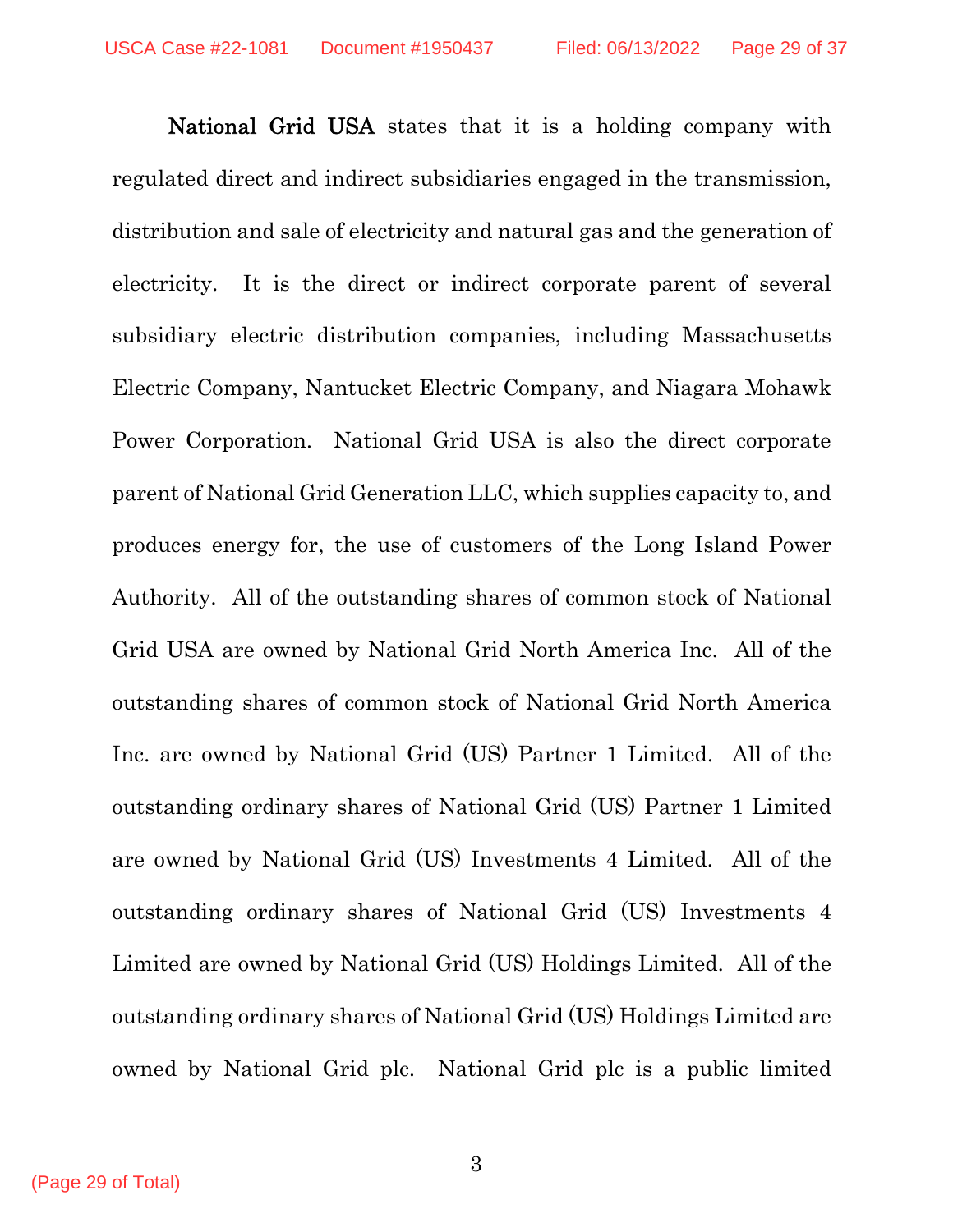company organized under the laws of England and Wales, with ordinary shares listed on the London Stock Exchange, and American Depositary Shares listed on the New York Stock Exchange. No publicly held corporation directly owns more than 10 percent of National Grid plc's outstanding ordinary shares.

New York Power Authority ("NYPA") states that it is a New York State public-benefit corporation. It is the largest state public power utility in the United States, with 16 generating facilities and more than 1,400 circuit-miles of transmission lines. NYPA sells electricity to more than 1,000 customers, including local and state government entities, municipal and rural cooperative electric systems, industry, large and small businesses and non-profit organizations. NYPA has no parent corporation and no publicly held company owns greater than 10 percent ownership interest in it.

 Power Companies Climate Coalition states that it is an unincorporated association of companies engaged in the generation and distribution of electricity and natural gas, organized to advocate for responsible solutions to address climate change and reduce emissions of greenhouse gases and other pollutants, including through participation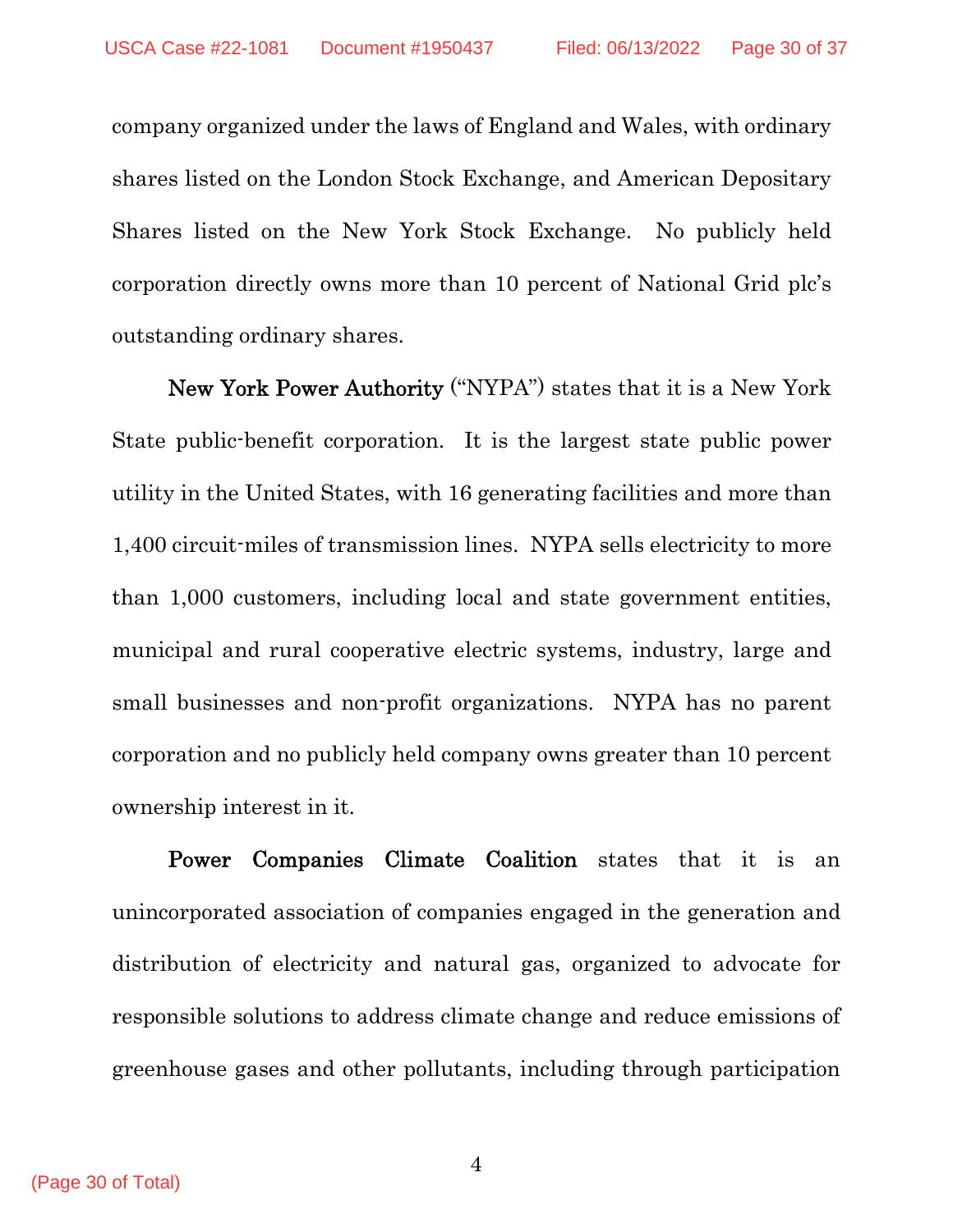in litigation concerning federal regulation. Its members include the Los Angeles Department of Water and Power ("LADWP"), Seattle City Light, as well as the other entities providing disclosures in this disclosure statement.

LADWP states that it is a vertically integrated publicly-owned electric utility of the City of Los Angeles, serving a population of over 4 million people within a 465 square mile service territory covering the City of Los Angeles and portions of the Owens Valley. LADWP is the third largest electric utility in the state, one of five California balancing authorities, and the nation's largest municipal utility. LADWP owns and operates a diverse portfolio of generation, transmission, and distribution assets across several states. LADWP's diverse portfolio includes electricity produced from natural gas, hydropower, coal, nuclear, wind, biomass, geothermal, and solar energy resources. LADWP owns and/or operates the majority of its conventional generating resources, with a net dependable generating capacity of 7,967 megawatts. Its transmission system, which includes more than 3,700 circuit-miles of transmission lines, transports power from the Pacific Northwest, Utah, Wyoming, Arizona, Nevada, and elsewhere within California to the City of Los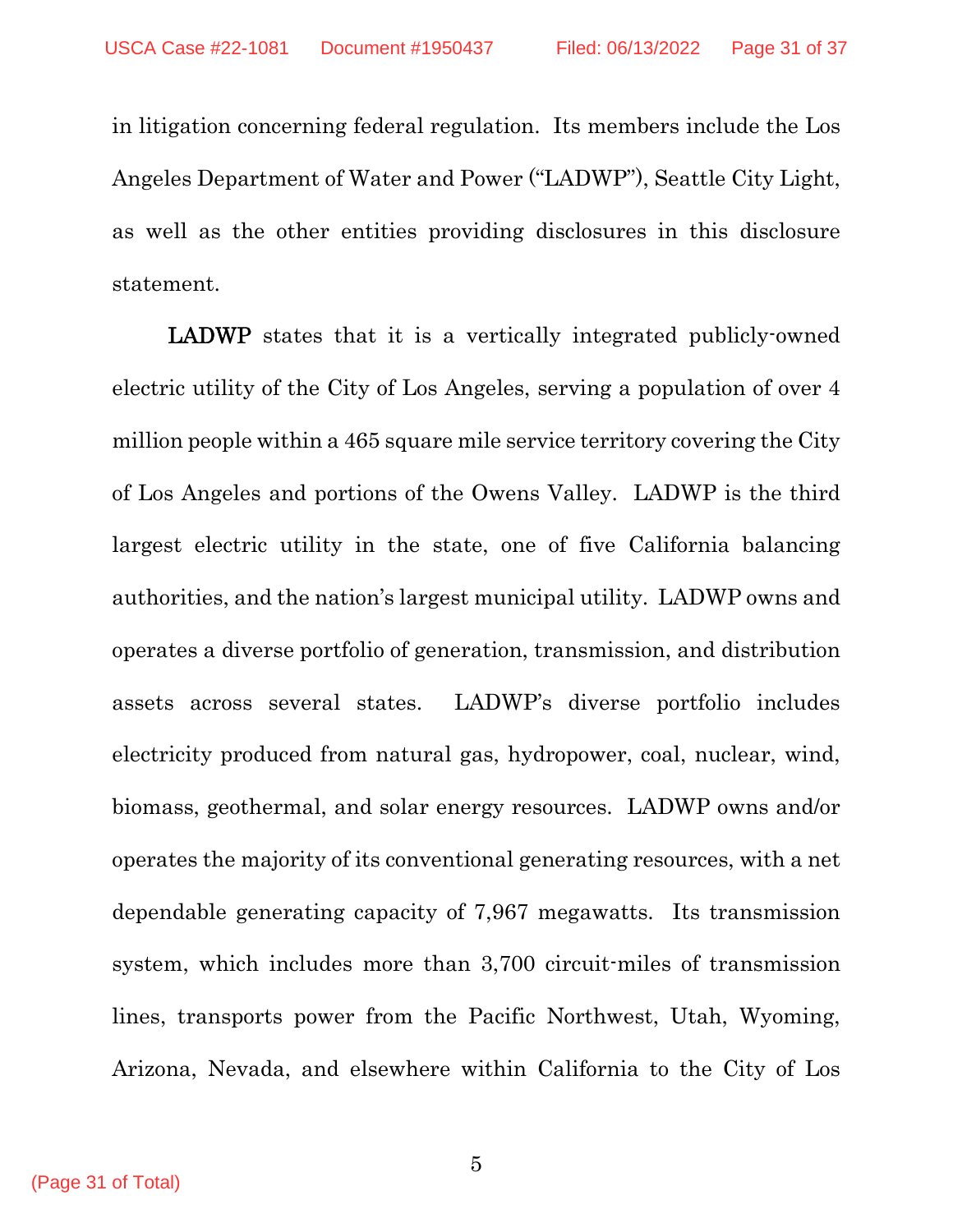Angeles. LADWP's mission is to provide clean, reliable water and power in a safe, environmentally responsible, and cost-effective manner.

Seattle City Light states that it is a public utility providing electricity service to Seattle, Washington, and parts of its metropolitan area. It is a department of the City of Seattle.

Dated: June 13, 2022 /s/ Kevin Poloncarz Kevin Poloncarz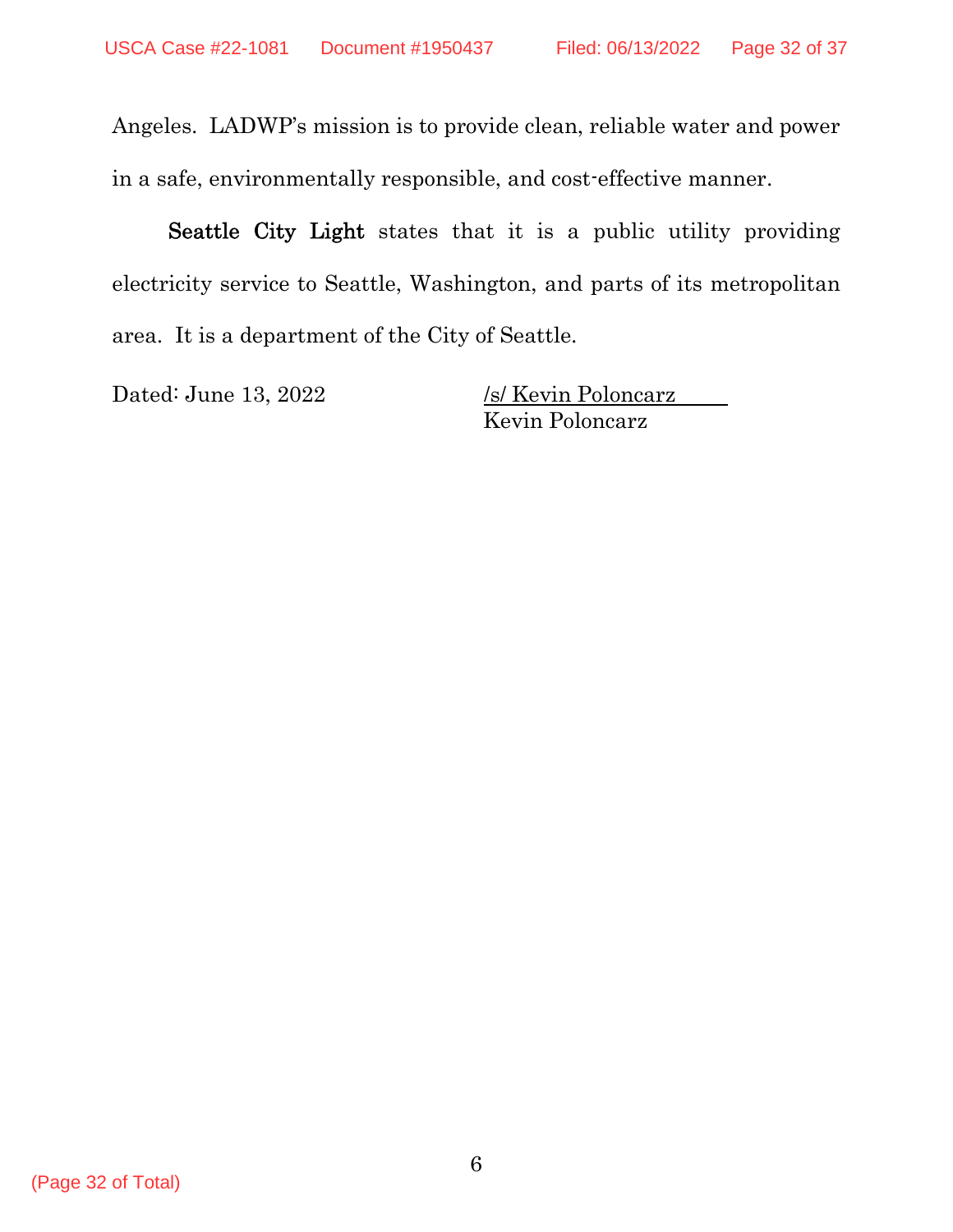## ORAL ARGUMENT NOT YET SCHEDULED

## IN THE UNITED STATES COURT OF APPEALS FOR THE DISTRICT OF COLUMBIA CIRCUIT

STATE OF OHIO, et al.,

Petitioners,

v.

ENVIRONMENTAL PROTECTION AGENCY, et al.,

Respondents.

No. 22-1081 (and consolidated cases)

# CERTIFICATE AS TO PARTIES AND AMICI CURIAE

Pursuant to Circuit Rules 15,  $27(a)(4)$  and  $28(a)(1)(A)$ , Proposed Intervenor-Respondents submit the following Certificate as to Parties and Amici Curiae:

Petitioners: The States of Ohio, Alabama, Arkansas, Georgia, Indiana, Kansas, Kentucky, Louisiana, Mississippi, Missouri, Montana, Nebraska, Oklahoma, South Carolina, Texas, Utah, and West Virginia (No. 22-1081); American Fuel and Petrochemical Manufacturers, Domestic Energy Producers Alliance, Energy Marketers of America, and National Association of Convenience Stores (No. 22-1084); and Clean Fuels Development Coalition, ICM, Inc., Illinois Corn Growers Association, Kansas Corn Growers Association, Michigan Corn Growers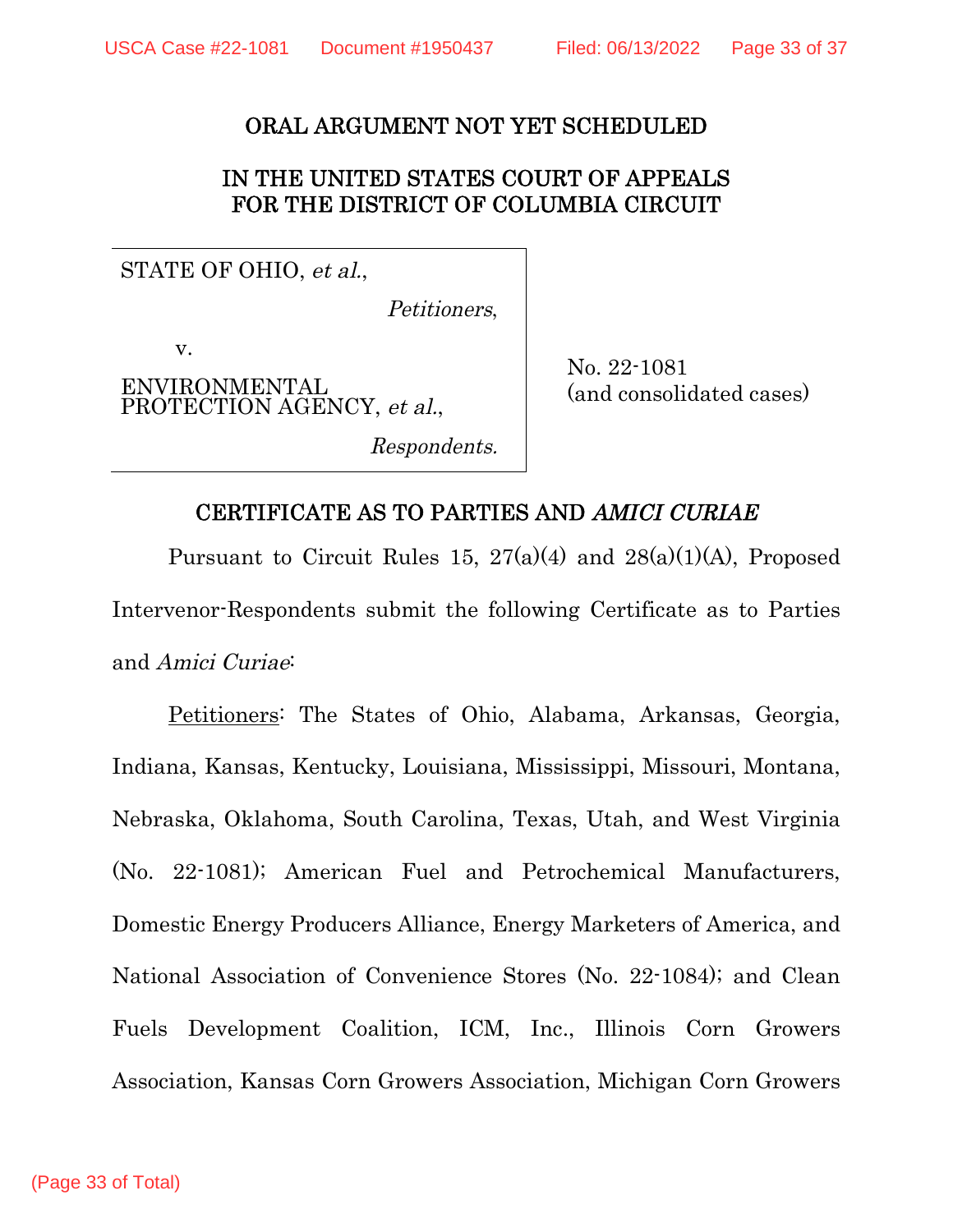Association, Missouri Corn Growers Association, and Valero Renewable Fuels Company, LLC (No. 22-1085).

Respondents: Environmental Protection Agency; Michael S. Regan, Administrator, United States Environmental Protection Agency.

Movant-Intervenors for Petitioners: None at this time.

Proposed Movant-Intervenors for Respondents: States of California, Colorado, Connecticut, Delaware, Hawaii, Illinois, Maine, Maryland, Minnesota, Nevada, New Jersey, New Mexico, New York, North Carolina, Oregon, Rhode Island, Vermont, and Washington; the Commonwealths of Massachusetts and Pennsylvania; the District of Columbia; and the cities of Los Angeles and New York (No. 22-1081 and consolidated cases); Center for Biological Diversity, Clean Air Council, Conservation Law Foundation, Environmental Defense Fund, Environmental Law & Policy Center, National Parks Conservation Association, Natural Resources Defense Council, Public Citizen, Sierra Club, and Union of Concerned Scientists (No. 22-1081 and consolidated cases); and Ford Motor Company, Volkswagen Group of America, Inc., BMW of North America, LLC, American, Honda Motor Co., Inc., and Volvo Car USA LLC (No. 22-1081 and consolidated cases).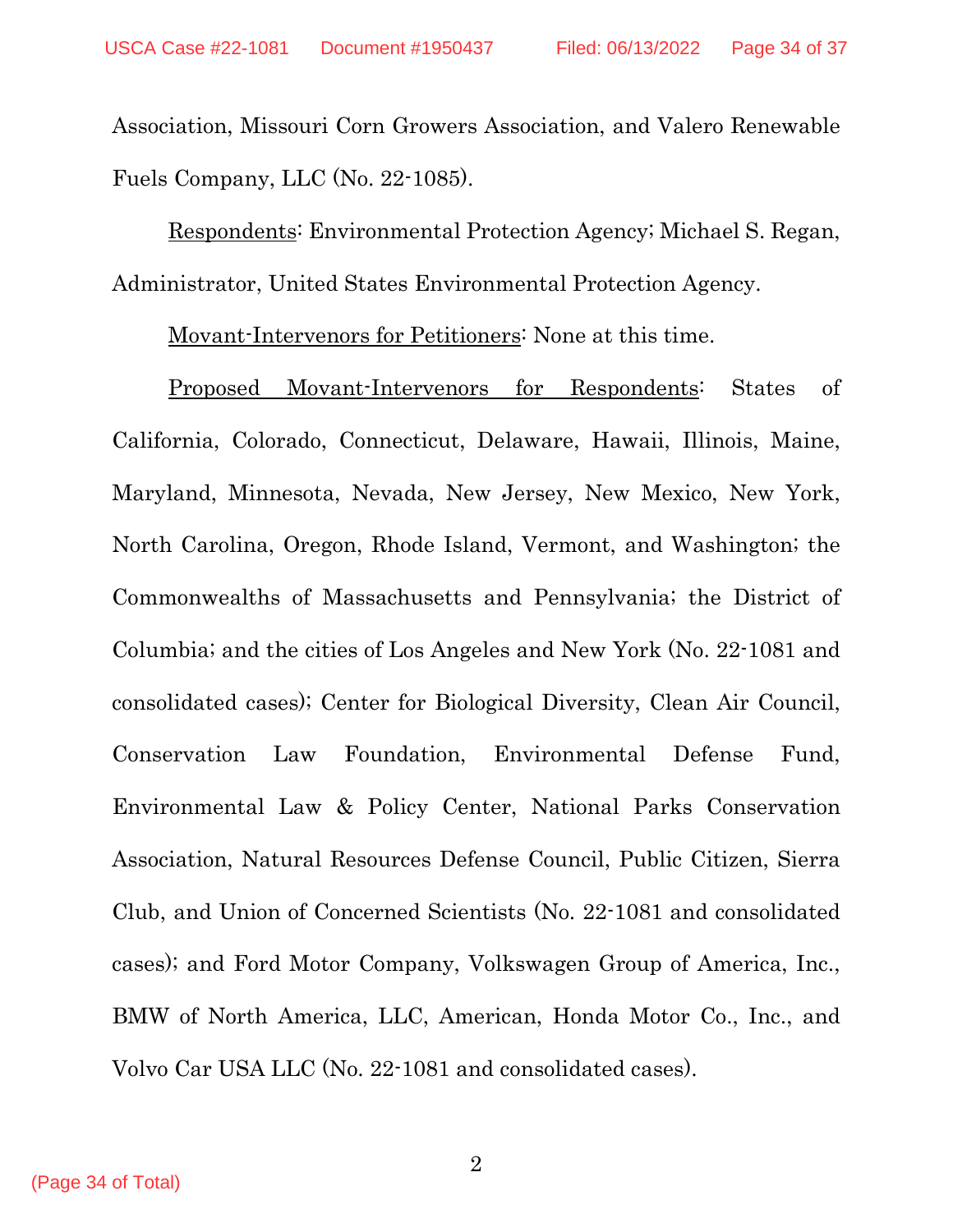Amici Curiae<sup>:</sup> None at this time.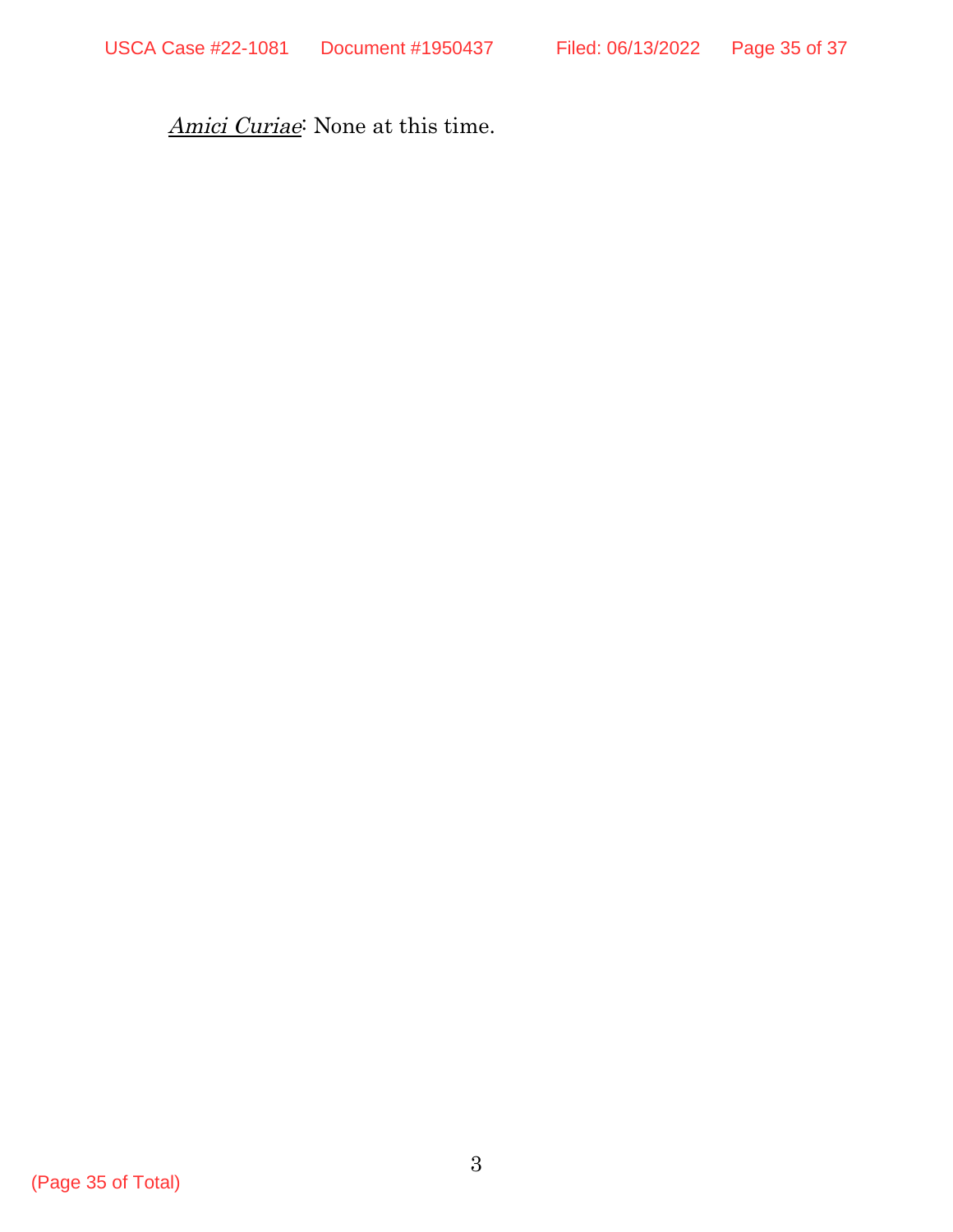# CERTIFICATE OF COMPLIANCE

The foregoing motion contains 4,613 words and complies with the type-volume limit in Fed. R. App. P. 27(d)(2)(A). The document complies with the typeface and typestyle requirements of Fed. R. App. P.  $27(d)(1)(E)$ .

Dated: June 13,  $2022$ 

<u>/s/ Kevin Poloncarz</u><br>Kevin Poloncarz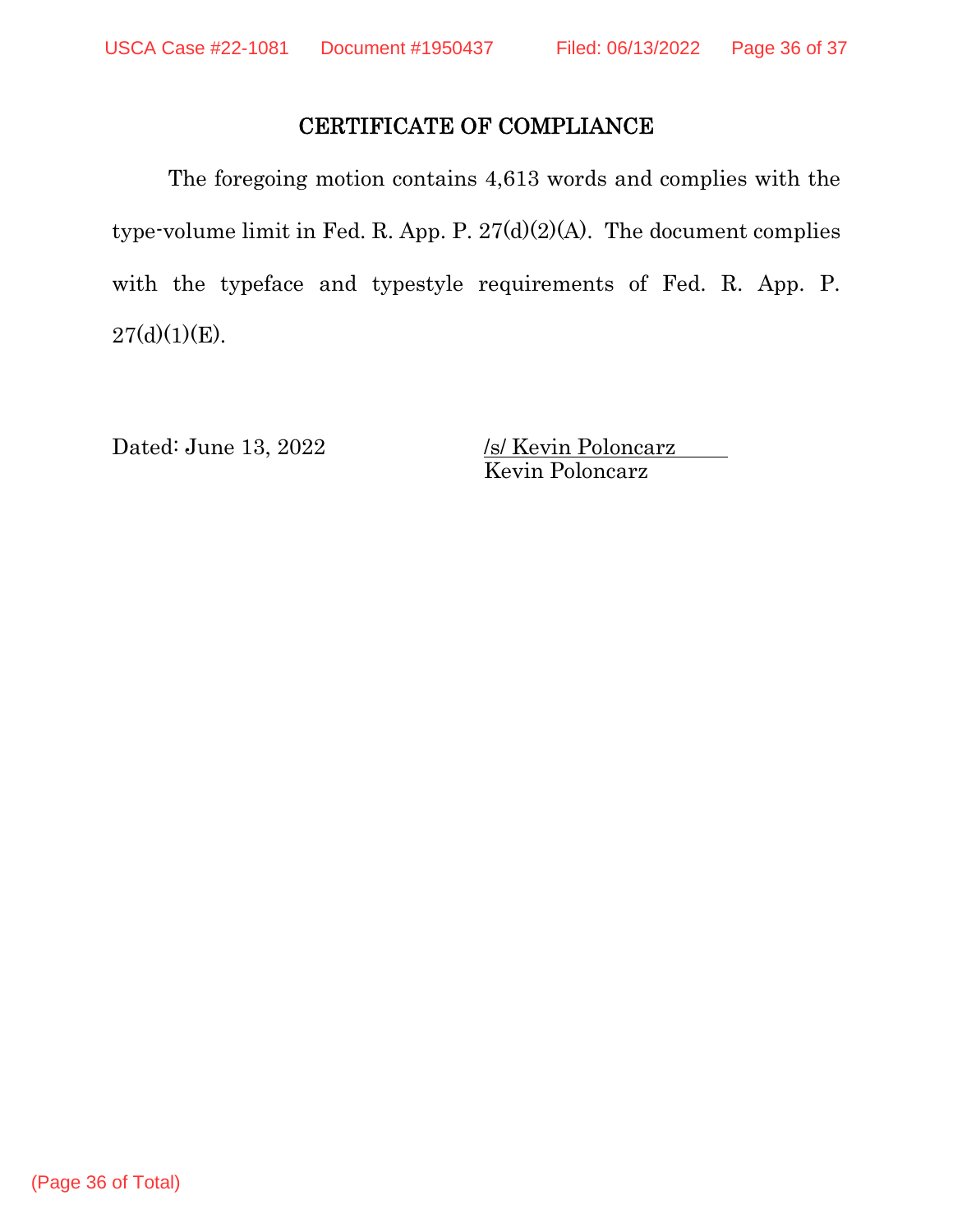# CERTIFICATE OF SERVICE

I hereby certify that on this Monday, June 13, 2022, I electronically filed the foregoing Motion to Intervene and attachments with the Clerk of the Court using the electronic case filing ("ECF") system.

Dated: June 13, 2022 /s/ Kevin Poloncarz Kevin Poloncarz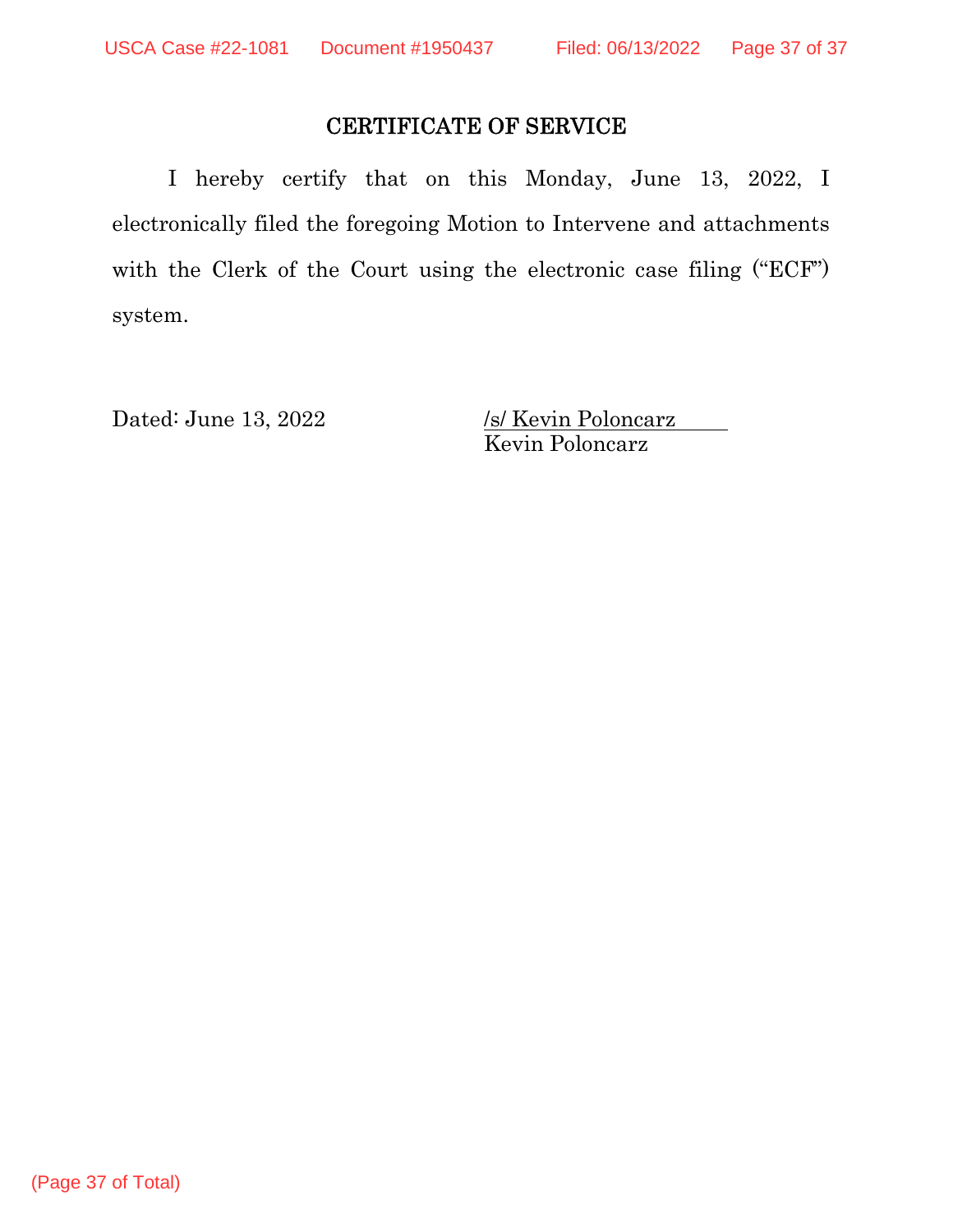#### ORAL ARGUMENT NOT YET SCHEDULED

## IN THE UNITED STATES COURT OF APPEALS FOR THE DISTRICT OF COLUMBIA CIRCUIT

STATE OF OHIO, et al.,

Petitioners,

v.

ENVIRONMENTAL PROTECTION AGENCY, et al.,

Case Nos. 22-1081 and consolidated

Respondents.

### DECLARATION OF NANCY SUTLEY

I, Nancy Sutley, do hereby declare that the following statements made by me under oath are true and accurate to the best of my knowledge, information and belief:

1. I am Senior Assistant General Manager of External and Regulatory Affairs and Chief Sustainability Officer at the Los Angeles Department of Water and Power ("LADWP"). Prior to my current position at LADWP, I served as Chair of the White House Council on Environmental Quality from 2009 to 2014. I also previously served as Los Angeles Deputy Mayor for Energy and Environment, a member of the Board of Metropolitan Water District of Southern California and of the California State Water Resources Control Board, energy advisor to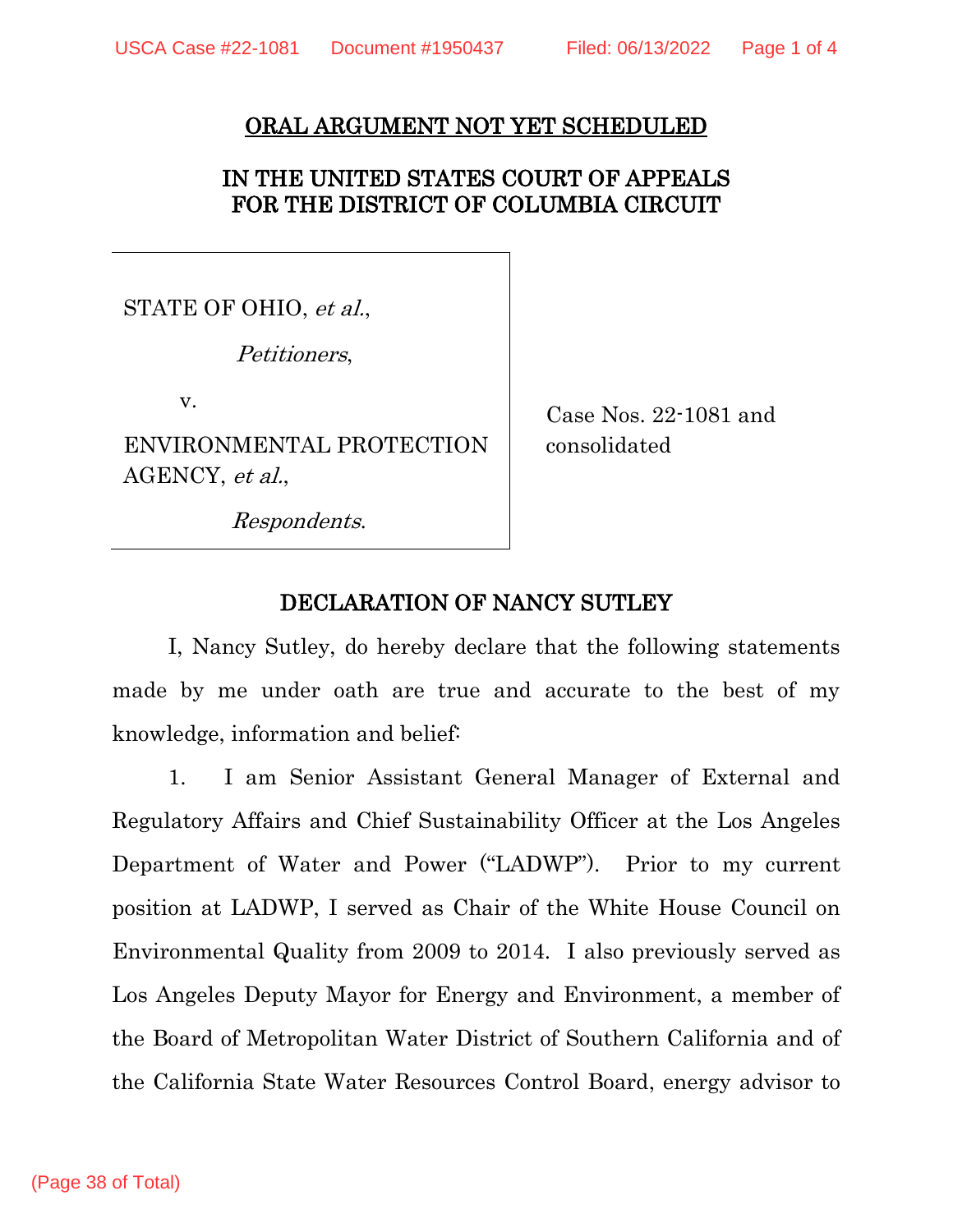Governor Gray Davis, and Deputy Secretary for Policy and Intergovernmental Relations for the California Environmental Protection Agency.

2. Founded in 1902 and delivering electricity starting in 1916, LADWP is the largest municipal electric utility in the nation, serving a population of over 4 million people. As a vertically integrated utility, LADWP owns and operates a diverse portfolio of generation, transmission, and distribution assets across several states, and a 465 square mile service territory that includes the City of Los Angeles and most of the Owens Valley.

3. The City of Los Angeles and the State of California have adopted ambitious policy mechanisms to address climate change and reduce emissions of greenhouse gases. LADWP considers itself a key partner to the City and the State in those efforts, and the work we do to enhance the sustainability of our business is at the center of our mission.

4. LADWP is committed to accelerating decarbonization of the transportation sector. LADWP has made major investments in electric vehicle-charging infrastructure and grid innovation designed to support zero-emission transportation. LADWP offers rebates for the purchase of certain used electric vehicles and installation of electric vehicle chargers through our Charge Up LA! Program. LADWP provides electric vehicle discount charging rates through its time-of-use meter service option. LADWP is also working to install thousands of electric vehicle chargers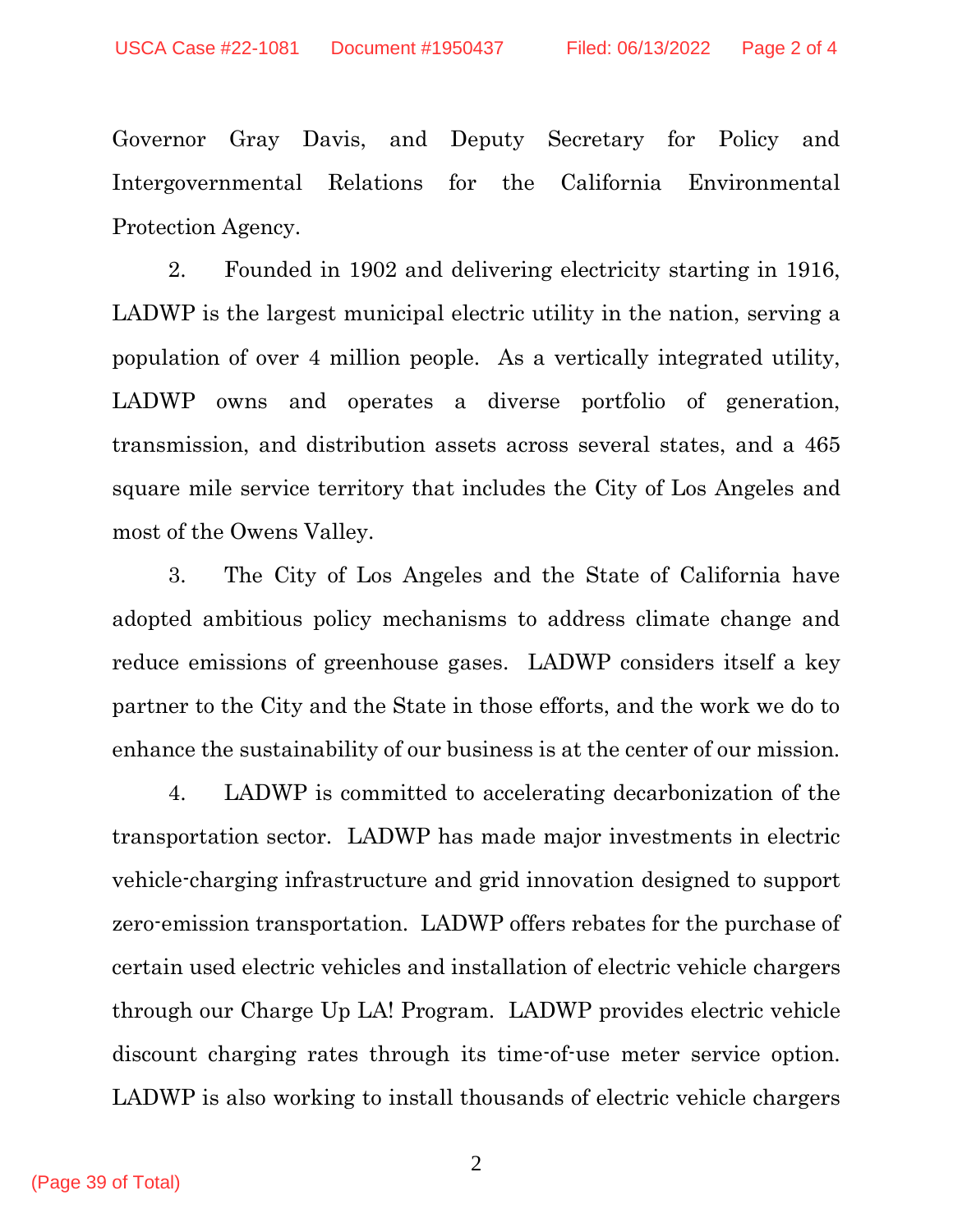and associated charging infrastructure throughout the City of Los Angeles to support the growth of electric transportation. LADWP is making these investments and taking these actions to realize the significant economic and environmental benefits that integration of vehicles to the electricity grid can provide to vehicle owners, customers, and LADWP's grid.

5. These investments and efforts were premised on the longstanding authority California has had to adopt its own standards for emissions from cars and trucks and the waiver of preemption that the Environmental Protection Agency ("EPA") had previously granted to California to enforce its Advanced Clean Car program. That waiver meant that, regardless whether or not the federal government moved forward with standards that would drive electrification of the light-duty vehicle fleet or abandoned such standards as it did in the last administration, California would have the authority to implement such standards on its own, along with the other states that had adopted identical standards. The waiver therefore supported our investments in electrification of the light-duty vehicle fleet.

6. LADWP opposed the prior administration's withdrawal of the waiver in public comments and litigation. It also supported EPA's proposal to reconsider that withdrawal, including in public comments and at a public hearing EPA held on June 2, 2021, because, by restoring the waiver, EPA has removed uncertainty that LADWP will realize its